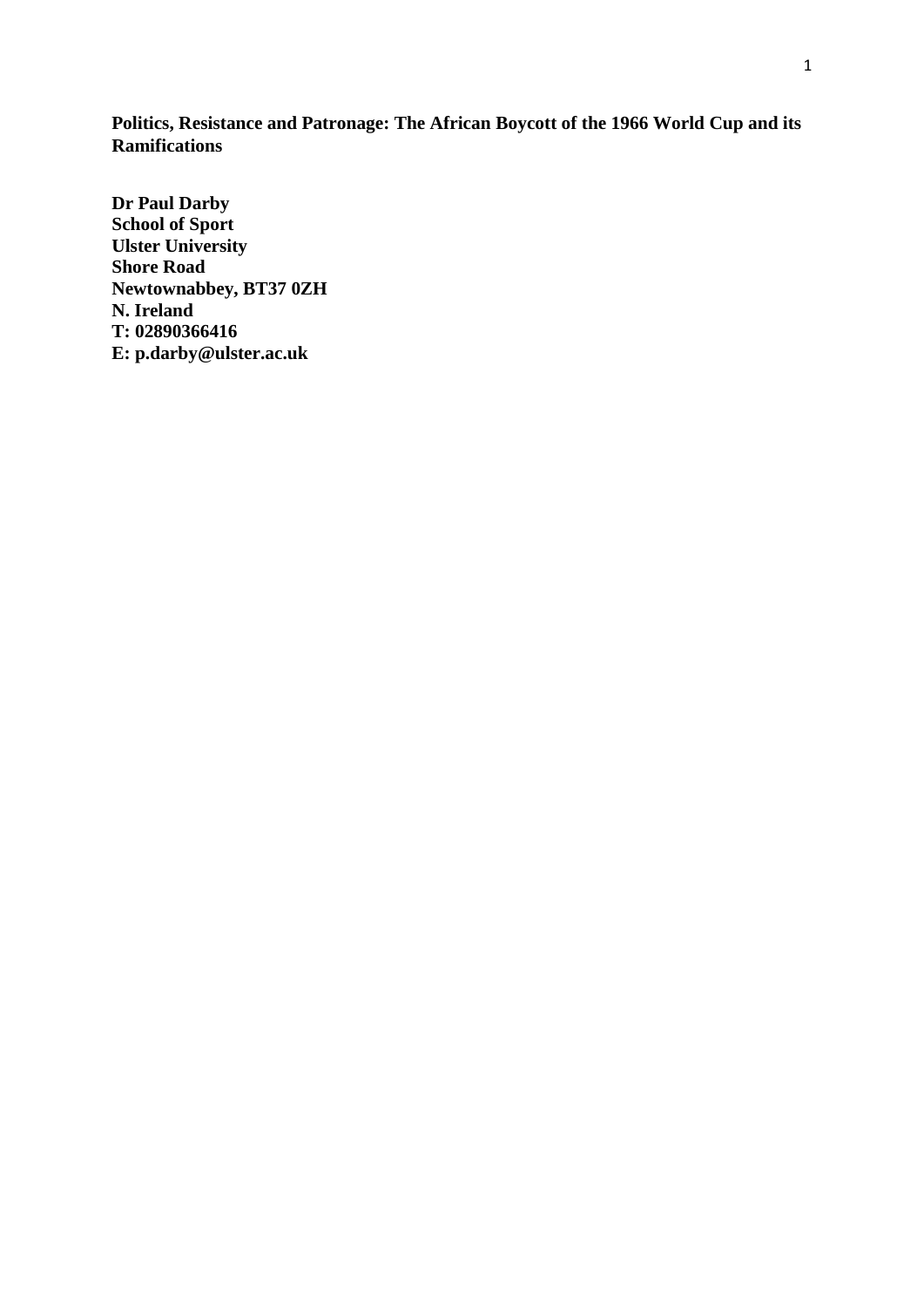# **Politics, Resistance and Patronage: The African Boycott of the 1966 World Cup and its Ramifications**

### **Abstract**

The 1966 World Cup Finals are remembered primarily for on-field events, not least the host's capture of the Jules Rimet trophy, the performances of the minnows of North Korea in reaching the quarter-finals and the Eusebio inspired exploits of the tournament's other debutants, Portugal. What is less prominent in this history but more significant in impacting the longer-term trajectory of the World Cup and the global game, are events off the field of play, specifically the decision of African nations to boycott the qualifying rounds of the tournament. This paper assesses the circumstances behind this boycott, both within FIFA and in the highly charged political climate that characterized the immediate post-colonial era. Particular attention is paid to the role of Ghana as the boycott's chief architect. Thereafter, I explore some of the intended and unintended consequences of the boycott, including its contribution to an ongoing transformation in the global governance of football.

**Key Words:** Ghana; Boycott; Kwame Nkrumah; World Cup; Confédération Africaine de Football (CAF); Fédération International de Football Association (FIFA)

# **Introduction**

In the context of FIFA World Cup history, 1966 is remembered primarily for events on the field of play, not least the host's capture of the Jules Rimet trophy, the performances of the minnow's of North Korea in reaching the quarter-finals and the Eusebio-inspired exploits of the tournament's other debutants from Portugal. What is less prominent in this history but I would argue more significant in impacting the longer-term trajectory of the World Cup and the global game more generally, are events off the field of play, specifically the decision of African nations to boycott the qualifying rounds for the 1966 tournament in protest against what was considered by the Confédération Africaine de Football (CAF) as an 'outrageously unfair' distribution of places for the World Cup Finals.<sup>1</sup> Drawing on official minutes, personal correspondence from key protagonists and newspaper reportage mined over a fifteen year period from archives in Cairo, Accra, Zurich, New York and the UK, this study examines the circumstances that gave rise to this boycott and explores some of its key consequences, intended and unintended.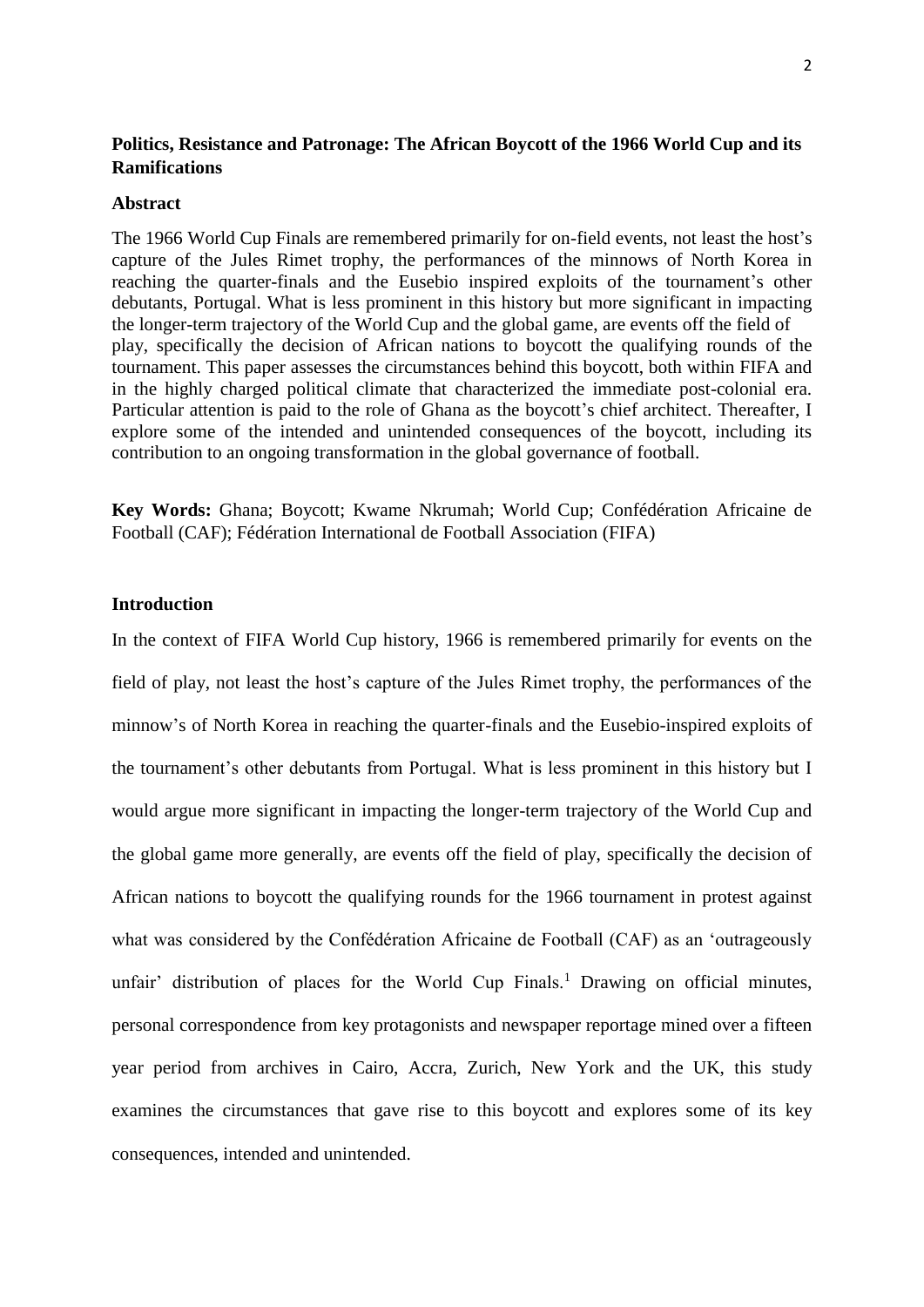The article begins by briefly accounting for the significance of three interrelated processes that underpinned Africa's emerging role in the world game in the late colonial and early post-colonial period and that fed into the boycott. The first relates to the growing politicisation of African football and its role as a locus for anti-colonial, embryonic nationalist sentiment. The second was African football's collective response to a deeply infused and long-standing Eurocentrism within the Fédération International de Football Association (FIFA). Finally, and the one that most directly underscored the boycott, was the aspiration of newly independent African nations to use the world game, and in particular, the World Cup, as a vehicle for registering their presence and acquiring recognition on the international stage. Given that these processes were particularly pervasive in Ghana and that much of the impetus for the boycott strategy came from this country, specific attention is accorded to its role as the chief architect. More specifically, the article unpacks how the rationale behind the boycott reflected the pan-African vision of Kwame Nkrumah, Ghana's first President. In doing so, this paper reveals how football, and the boycott articulated with wider political currents of the time. Thereafter, attention shifts to exploring some of the intended and unintended consequences of the boycott, including how it contributed to an unparalleled transformation in the global governance of football.

#### **Football, Eurocentrism and resistance in the late colonial and early post-colonial period**

Prior to the independence movements that swept the African continent in the late 1950s and early 1960s, FIFA operated primarily in the interests of the game's established European and South American constituencies.<sup>2</sup> In this context, Africa was considered largely as an irrelevance, not least because with Ethiopia's affiliation to FIFA in 1953 the number of African members within FIFA totalled just four. While the inception of CAF in 1957 created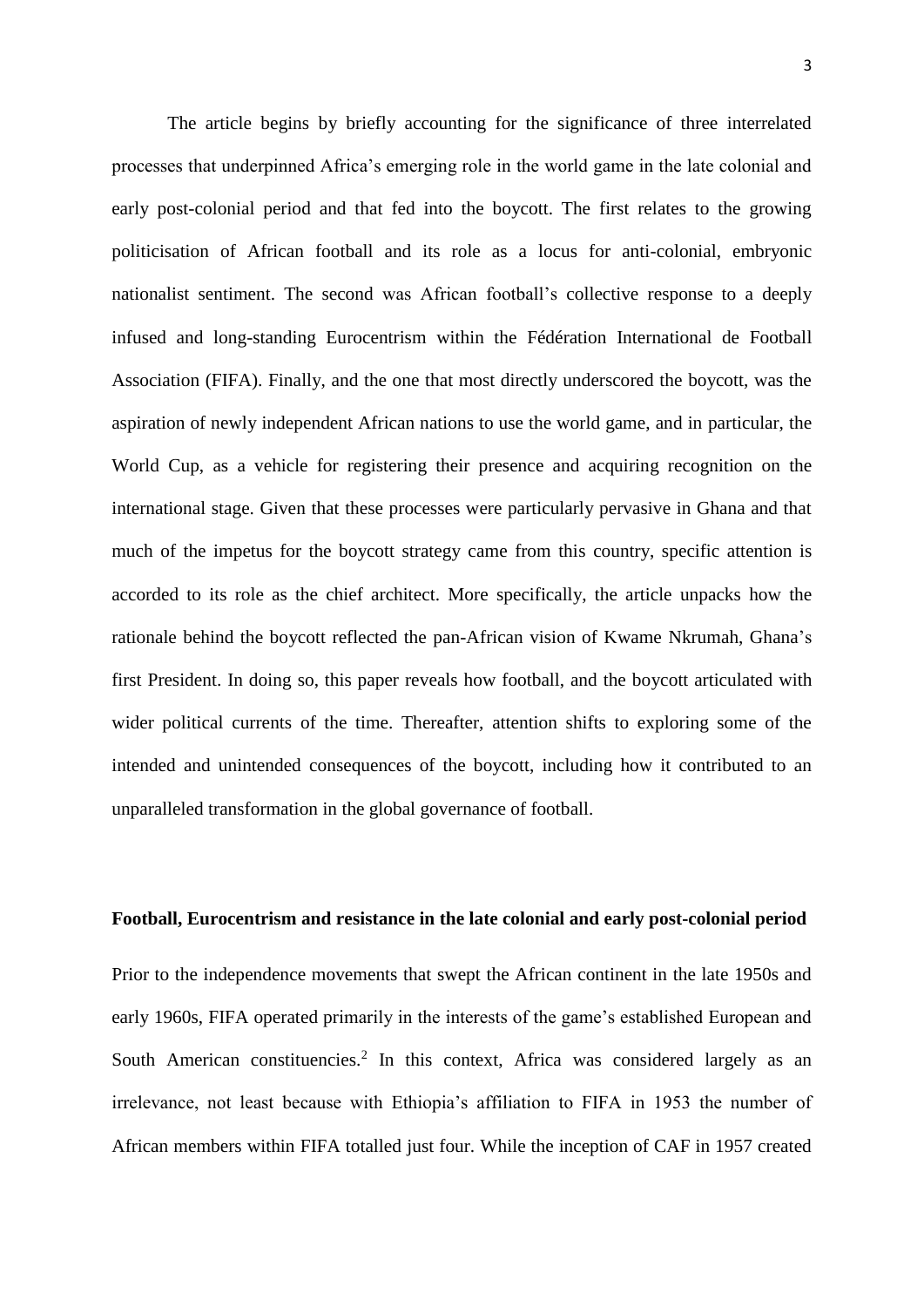a platform on which to push for the more internationalist agenda that FIFA claimed was at the heart of its mission,<sup>3</sup> the Africanisation of the game and its growing status as a site for anticolonial sentiment and the articulation of nascent nationalism in the post-war period was equally as important in the decision to employ a highly politicised boycott strategy to protest against FIFA's European bias. It is not necessary here to detail the role of the game in this regard, except to say that there is a small, but important historiography on the political pedigree of football in colonial Africa, specifically in North Africa, the Belgian Congo, Tanzania, Zanzibar, Ghana, Nigeria and Algeria.<sup>4</sup> In his survey of the relationship between football, nationhood and the movement for independence in late colonial Africa, Ossie Stuart summarised the central argument of this historiography by pointing to the fact that the game became 'an embodiment of the political aspirations of the African people' and was used across the continent as an 'expression of defiance towards the state and of independence from their colonial oppressors'.<sup>5</sup>

Football's role as a conduit for fledgling senses of nationhood and growing anticolonial mobilisation infused the game with a collectivist and at times, radical political pedigree. This rendered it a utilitarian vehicle both for post-independence nation building and for pursuing recognition in the post-colonial world. While football in this period continued to nourish more parochial ethnic identities in Africa,<sup>6</sup> the establishment of national leagues and investment in national teams were identified as important in mobilising youth around a common sense of national identity. However, the strategic use of the game by newly independent nations to register and project their presence on the international stage was predicated on access to and opportunities in international football. While FIFA's statutes did not prevent these countries from affiliating to the world body, a deeply entrenched Eurocentrism, one that became more prevalent with the expansion in FIFA's constituency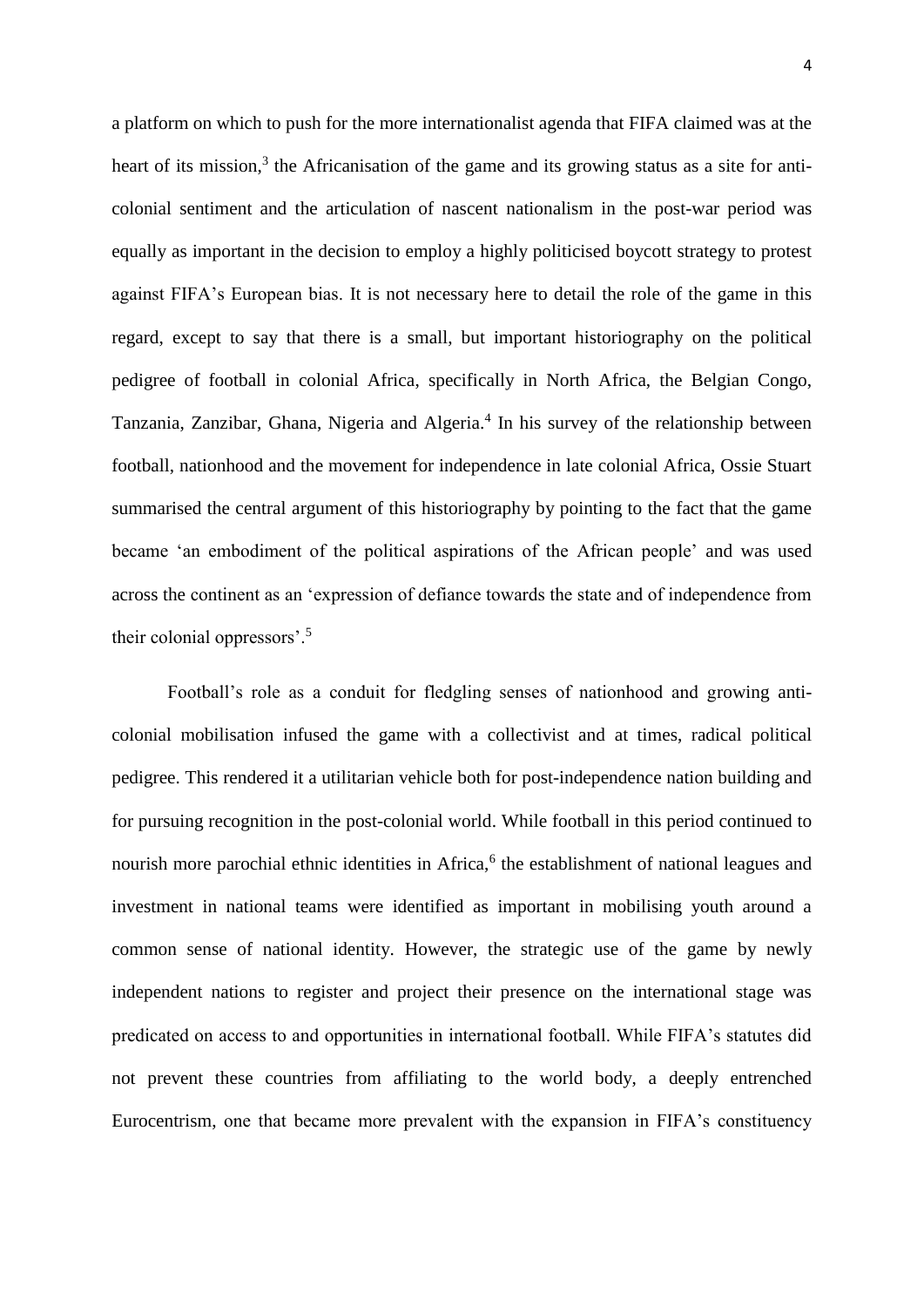list, constrained African nations' pursuit of the visibility and recognition that they felt the *world* game should offer.

Despite being small in number prior to the late 1950s, FIFA's African membership had articulated a desire for better representation in the game's corridors of power and they were eager to establish a confederation to oversee the development of the game across the continent. However, their ambitions were initially frustrated by condescending and patronising attitudes on the part of FIFA's European leadership.<sup>7</sup> Nonetheless, the initiation of CAF in 1956 and its formal ratification by FIFA the following year, provided a potent dais upon which to respond to this bias. $8$  At the same time that they joined the continental body, football federations from newly independent African states applied for affiliation to the world body. However, FIFA membership meant little unless it was combined with meaningful participation and for an ambitious and expanding African constituency, this meant opportunities to play in the game's most prestigious international competition.

By the early 1960s FIFA's African membership, then numbering more than 20 national associations, began to seek ways of ensuring that the international game's institutional and competition structures developed in ways that accommodated their needs and aspirations. Given that FIFA's electoral franchise at Congress operated on the principle of one nation one vote, it might have been expected that CAF would be in a position to challenge the power imbalances that lay at the heart of the International Federation. However, European administrators, anxious to maintain hegemony within FIFA, had organised themselves into a politically unified confederation in 1954 and they resolved to consolidate their position within FIFA whilst at the same time marginalizing Africa and Asia.<sup>9</sup> For example, in 1956 Gustav Weiderkehr, later to become President of UEFA, warned of the 'danger' of FIFA's European members finding themselves as an electoral minority unable to veto alterations to FIFA's statutes.<sup>10</sup> In these circumstances, UEFA made several attempts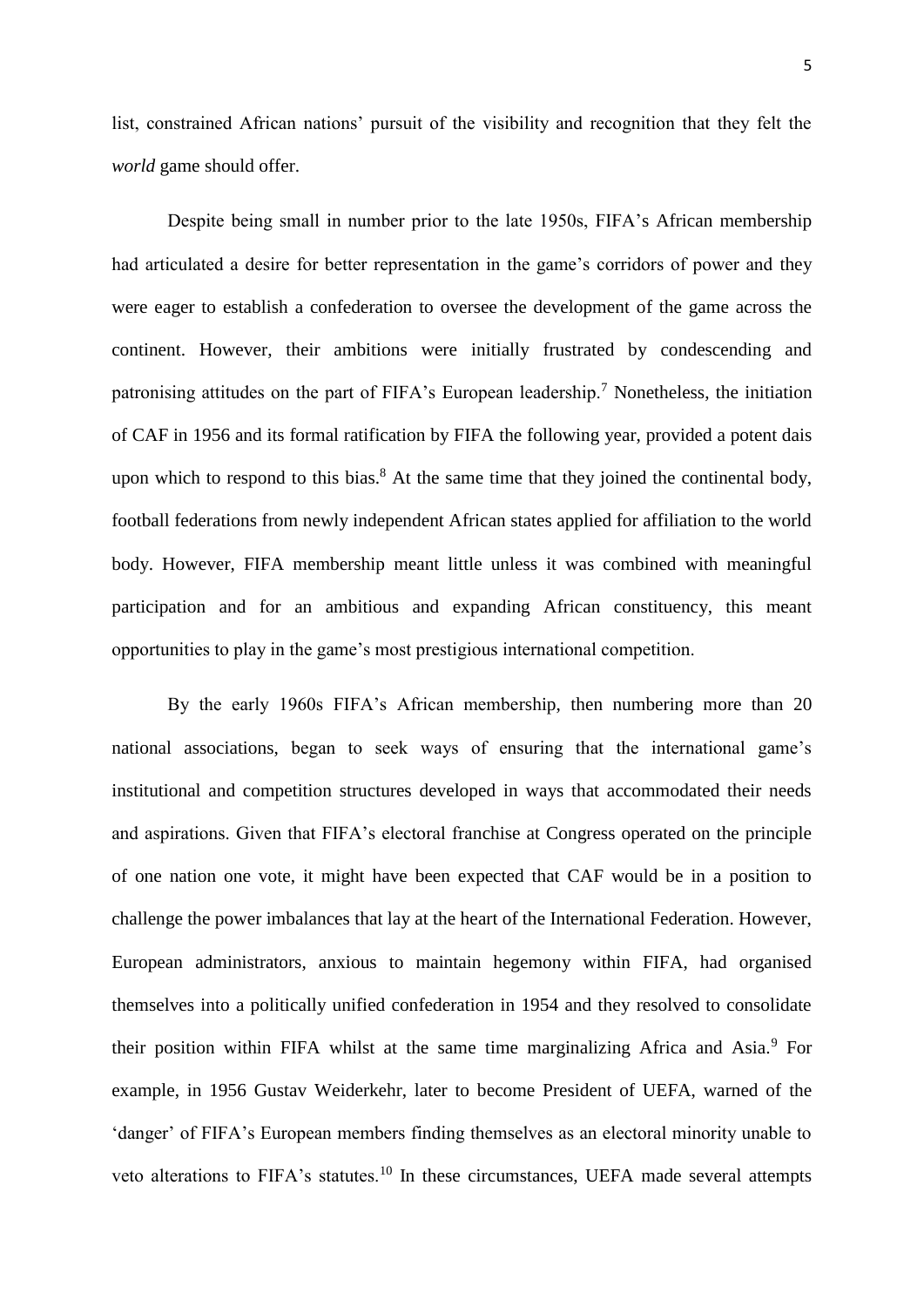during the late 1950s and early 1960s to introduce a pluralist voting system that would more adequately reflect their self-perceived standing in world football.<sup>11</sup>

The failure of these efforts persuaded them to seek to maintain their hegemony in other ways. Chief amongst these was a strategy aimed at ensuring that the format of the World Cup Finals continued to protect European interests at the expense of FIFA's newer members. The World Cup had up until that point reflected Europe's and South America's longer standing international pedigree. For example at the three World Cups between 1954 and 1962, all but two of the sixteen qualifying berths went to teams from these confederations with Europe securing 12 places for 1954 and 1958 and 10 for the 1962 tournament. Despite growing calls for a more representative competition, one that provided meaningful opportunities for the game's emerging members to qualify for, FIFA remained intransigent. Neither Africa nor Asia were granted an automatic qualifying berth and in the early 1960s UEFA's Executive Committee considered, albeit later abandoned, the idea of pushing for a reduction in the number of participants in the Finals as a method of consolidating its position and limiting opportunities for the developing world.<sup>12</sup> This exclusion was institutionalised in the early 1960s, when as part of qualification for the 1962 tournament in Chile, the world body stipulated that the winners of the African preliminary round (Morocco) would be required to play a further qualifying match against a European team (Spain).<sup>13</sup> FIFA's refusal to grant Africa its own World Cup berth was formalised in 1964 when the world body introduced a rule requiring the winners of the African zone to play the winners of the Asia/Oceania zone to qualify for future World Cup Finals. This decision was the final provocation and ultimately instigated a more radical approach from Africa, one that was in keeping with the growing confidence of post-colonial African states.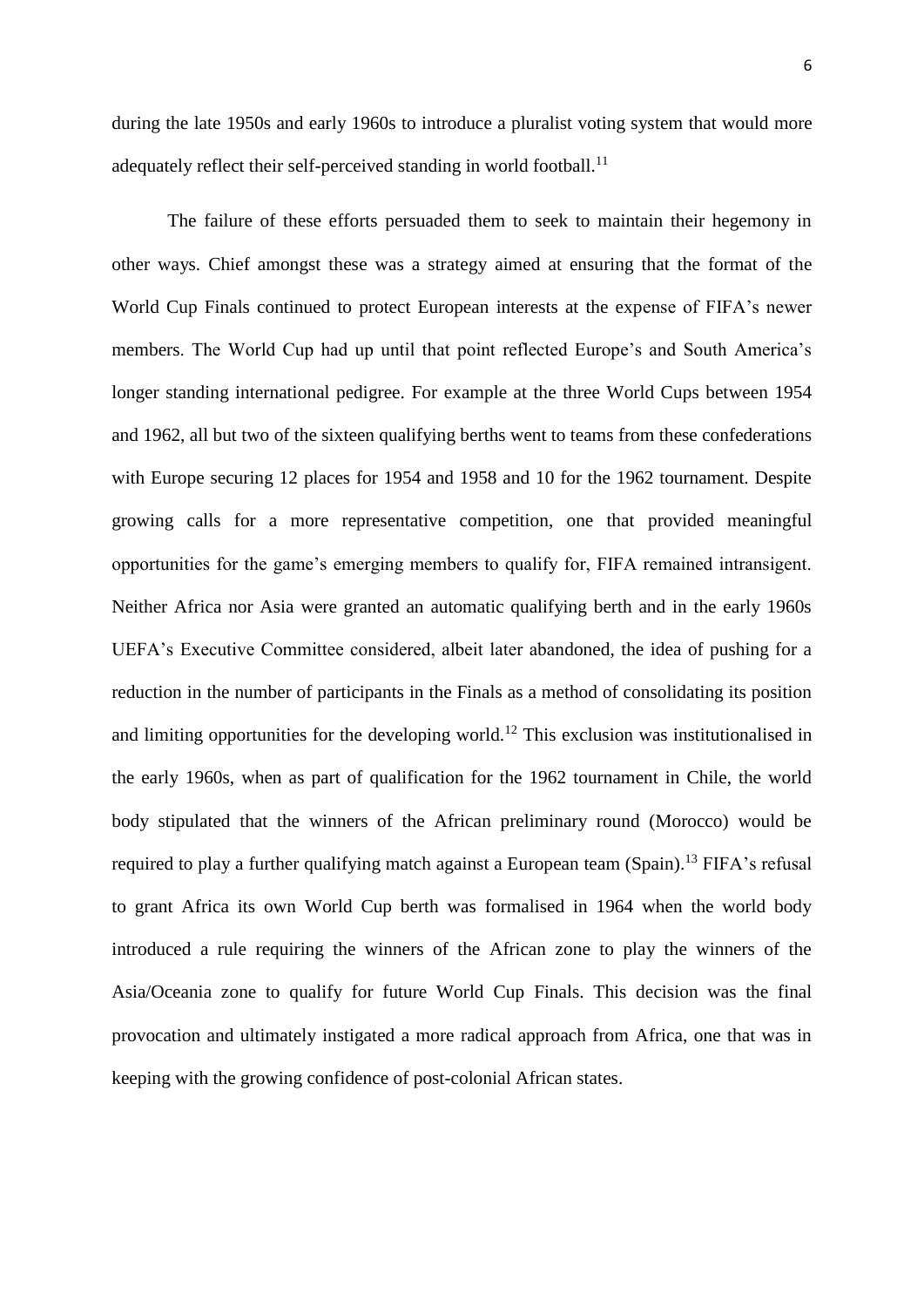#### **Football, Nationalism and Pan-Africanism in Kwame Nkrumah's Ghana**

The idea of a continent wide boycott of the qualifying rounds of the 1966 World Cup was initiated and orchestrated by the leading Ghanaian nationalist and ardent pan-Africanist Kwame Nkrumah. Nkrumah's political apprenticeship was embedded in pan-Africanism, a political and intellectual movement that he would go on to lead. While it had roots stretching back to the mid-nineteenth century in the United States, W.E.B. Du Bois was the father of modern pan-Africanism and his promotion of African history and culture inspired subsequent African-American and West Indian intellectuals and activists, including Marcus Garvey, C.L.R. James and George Padmore whose writings and activism did much to build a strong sense of black African consciousness. All were hugely influential in the development of the pan-African Congress movement and the four congresses held between 1900 and 1927 were important in solidifying pan-African ideals into a formal political movement, one that advocated the liberation of African peoples across the diaspora and on the African continent. By the mid-1940s African leaders such as Jomo Kenyatta and Léopold Senghor had become more influential in promoting the pan-African agenda and when the fifth pan-African Congress was convened in Manchester in 1945, Nkrumah, who had moved to London earlier that year to study, was introduced to the increasingly formalised and co-ordinated movement for African liberation.<sup>14</sup>

Nkrumah's route to the forefront of this movement was swift and his contribution to the development of the ideology that underpinned it immeasurable. Shortly before he was invited back to Ghana to begin his journey in the Ghanaian political scene and to push for independence, he had joined a group of fellow committed students in *The Circle* which was comprised of only the most ardent supporters of Pan-Africanism.<sup>15</sup> On his return to Ghana in 1947 to take up the position as general secretary of the pro-independence, nationalist political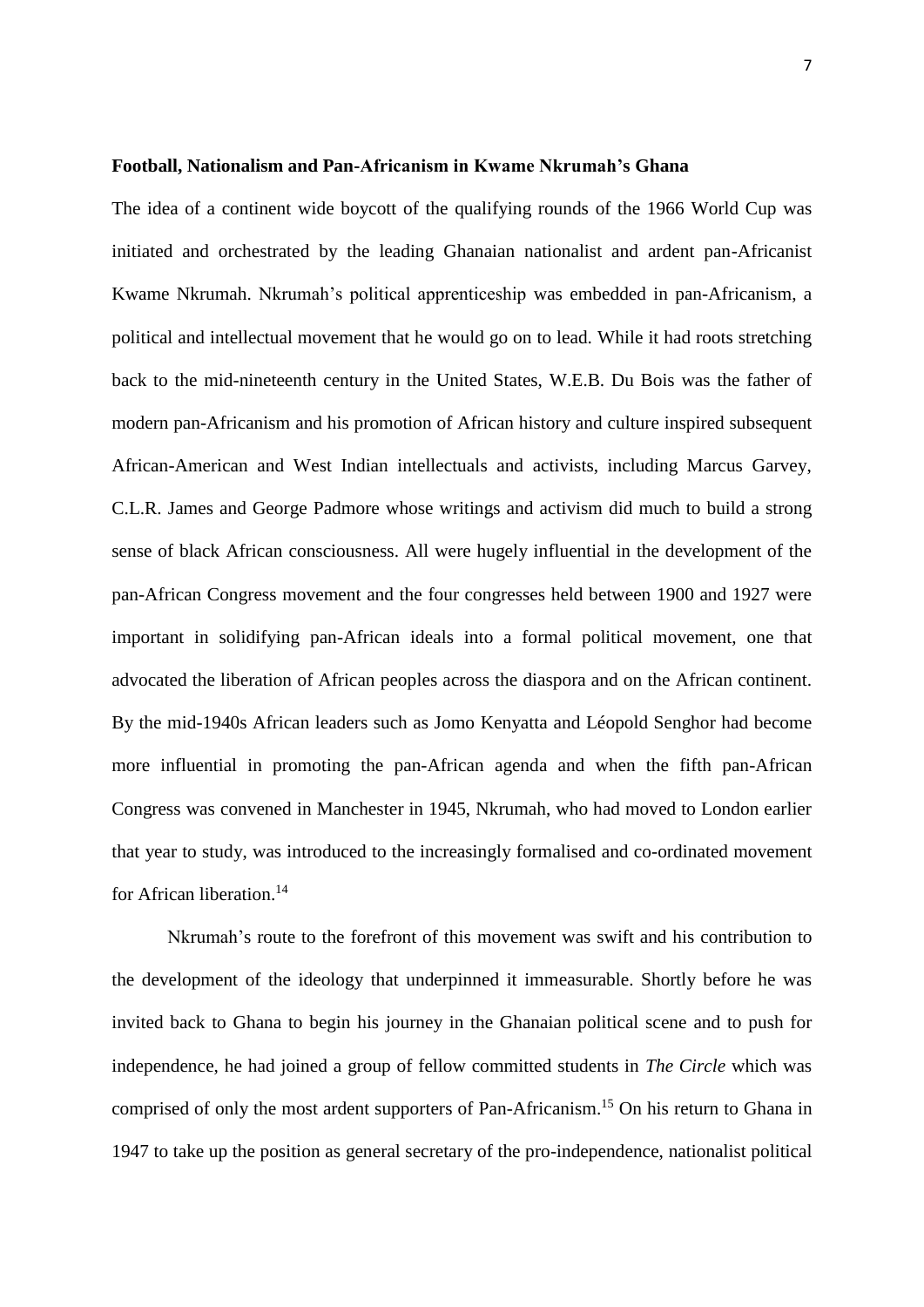party, the United Gold Coast Convention (UGCC), what he had learned from Du Bois, Padmore and other pan-African intellectuals and from his experiences at the Manchester Congress and as a member of *The Circle*, were woven into his campaign for Ghanaian independence. Once this had been secured, he championed African liberation and unity as the bedrock upon which African interests on the world stage could be best promoted and protected. His convening of a number of conferences in 1958 to build support for and promote these aspirations, and his leading role in the establishment of the Organisation of African Unity in 1963 were evidence of his commitment to pan-African ideals.<sup>16</sup>

In light of his leading role in pan-Africanism, it is hardly surprising that Nkrumah was a central figure in the politicised response to FIFA's allocation of places for the World Cup. Following his return to Ghana, he was quickly persuaded of the value of football as a tool to build popular support for his nationalist and Pan-African aspirations, particularly among young, urban working class men. A keen observer of nationalist currents elsewhere on the continent, Nkrumah could not have failed but to have recognised the politicisation and Africanisation of the game in the late colonial period. In neighbouring Nigeria, Nkrumah was well aware of the use of football by Nnamdi Azikiwe, his fellow African nationalist and later first president of Nigeria, as a vehicle to challenge British colonial rule and embed the notion of an independent Nigeria in the public consciousness.<sup>17</sup> While the local game in Ghana reflected and at times reinforced what he described as the 'emerging evil' of regional selfinterest, Nkrumah quickly identified in football, a resource that could help to build populist approval for the political agenda of his Convention People's Party (CPP) and generate support for his political campaign for independence and his unitarist vision for Ghana.<sup>18</sup>

As independence neared, he positioned himself more closely to the game and when it became clear that decolonisation was imminent, Nkrumah assumed much more direct responsibility for the management of football. This ensured that the game featured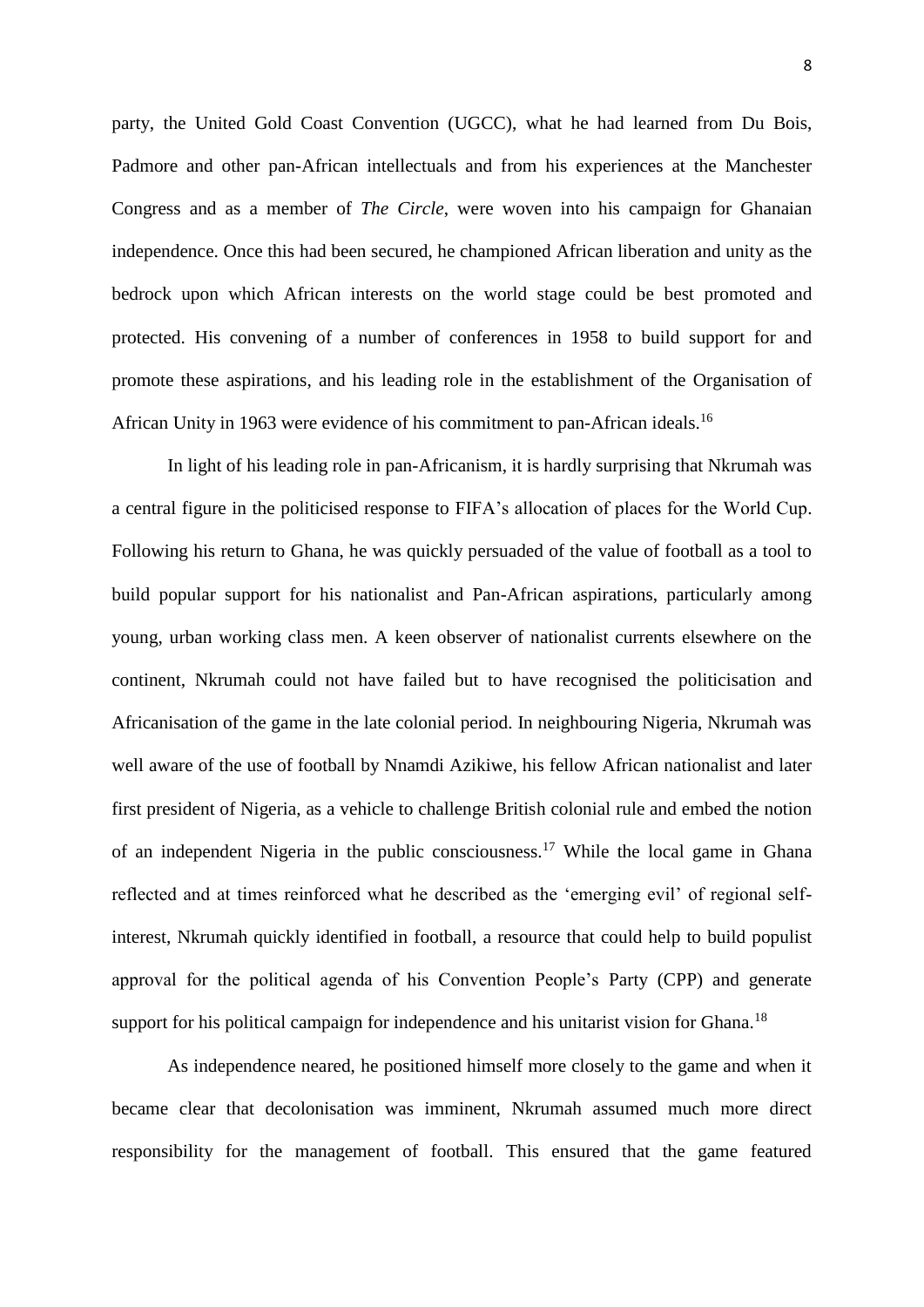prominently in his aspirations to replace regional political chauvinism with a unifying sense of *Ghanaianness* and in his efforts to build wider pan-African solidarities. Thus, football was placed centre stage in the country's independence celebrations, regional governing bodies were replaced with a single Ghanaian Amateur Football Association (GAFA) and a new national league, comprised of two teams from each of the four major municipalities was established.<sup>19</sup> The strength of Nkrumah's convictions regarding the contribution of football to his Africanist philosophies were such that in 1961 he established a multi-sport club himself, Real Republicans, who were charged with promoting pan-Africanism and 'the new spirit of the African man'.<sup>20</sup> This overt politicisation of the game was visibly etched into the football team's shirts through the inscription of the initials 'OOC', which was shorthand for 'Osagyefo's Own Club', a reference to the appellation frequently applied to Nkrumah which roughly translated as 'the victor in war' or 'redeemer'.

Beyond the local scene, Ghana joined CAF and FIFA in 1957 and 1958 respectively and under the stewardship of Ohene Djan, the newly installed chairman of the GAFA and later first Director of Sports, international fixtures were quickly sought out. Reflecting Nkrumah's pan-African agenda, these matches featured games against other newly independent African nations. The rationale behind this and his wider political agenda for sports was spelt out by Nkrumah in 1960;

Not only can sports contribute towards the development of unity and understanding between the regions of Ghana, they have another even more important role to play in present day Africa. Through international competition with other African states, sports can provide that necessary basis of mutual understanding which can so greatly assist the realisation of our ideal of African unity. $21$ 

In a move designed to further foster African brotherhood through football, the 'Kwame Nkrumah Gold Cup' was initiated in 1960 with the first edition featuring Nigeria, Sierra Leone and, most significantly, Portuguese Guinea, then under Portuguese rule. With the 'Black Stars' increasingly cast in an ambassadorial role, exhibition games to celebrate the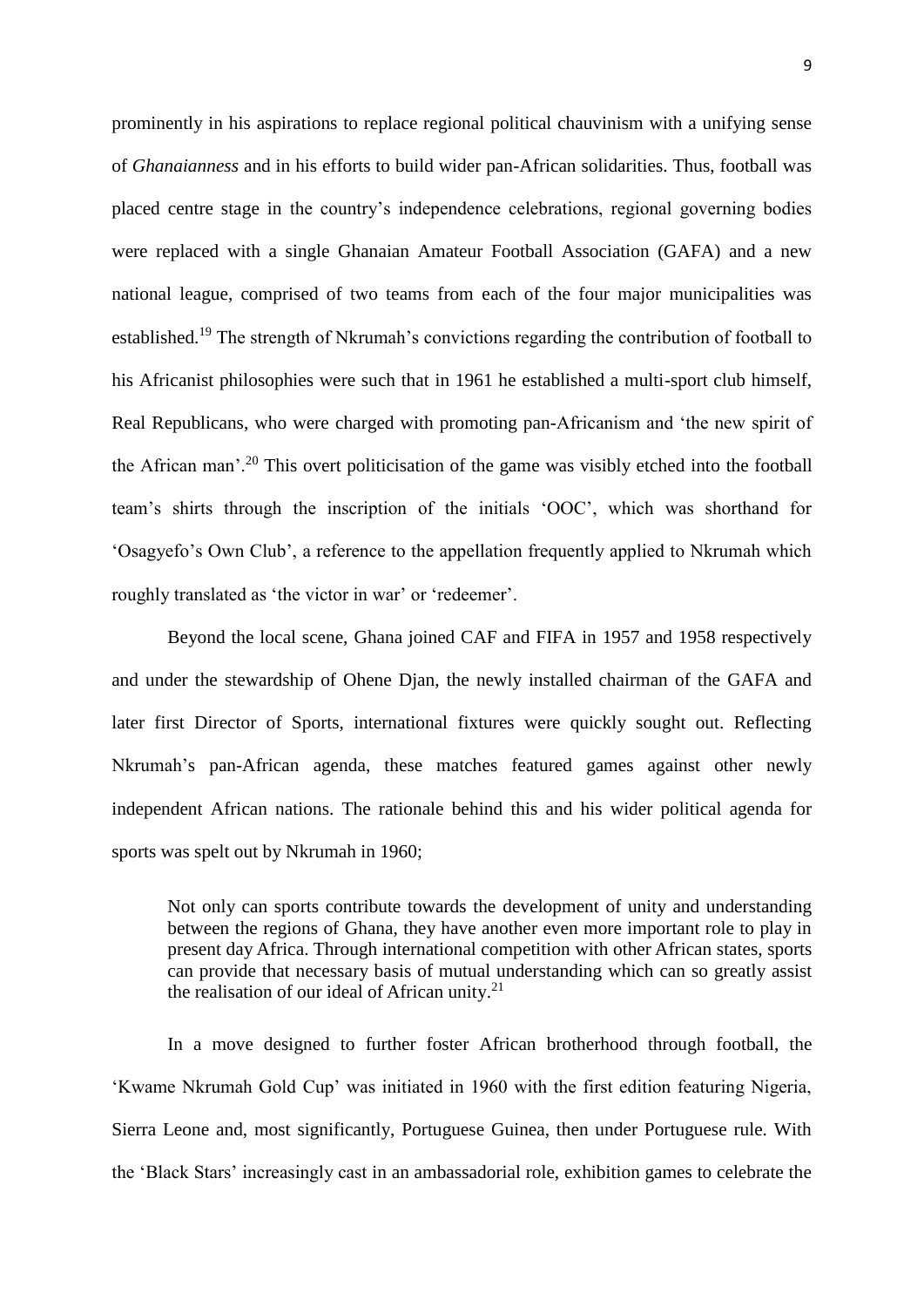independence of Kenya and Zambia followed as did matches in the Soviet Union, Germany, Austria, England, Spain and Italy which were organised to challenge prejudices about Africans in Europe.<sup>22</sup> The biennial African Cup of Nations, inaugurated in 1957 soon became a focal point for the Ghanaian state's efforts to showcase itself internationally, not least when it hosted the tournament in 1963. Spurred on by Nkrumah's personal investment and interest, the hosts secured their first continental crown. In the following year, Ghana qualified for the Olympic football tournament and finished top of their group before losing in the quarterfinals.

While these successes were most welcome, the Ghanaian government had loftier ambitions for the Black Stars and it identified the World Cup as the platform towards which the national team should be aspiring. Indeed, in launching a three year 'soccer development plan' in 1960, Kojo Botsio, then chairman of the GAFA and Minister of Foreign Affairs declared 'we are determined to be world soccer champions one day'.<sup>23</sup> Three years later Botsio repeated this conviction, suggesting that the progress of African national teams was compelling their Latin American and European counterparts 'to acknowledge the fact that the glory of African soccer is glittering the horizon'.<sup>24</sup> Regardless of this rhetoric, there were few signs that FIFA was willing to translate this acknowledgement into access to the World Cup tournament. In this context, opportunities for Ghana, or other African nations to play on the game's premier international stage and accrue the visibility and prestige that this would furnish remained extremely limited. Reflecting the political climate of the time, emboldened by decolonisation and in keeping with Nkrumah's aspirations to use football to contribute to unity at home and promote his cherished pan-African principles, the response to this state of affairs came in the form of a continent wide boycott of the 1966 competition.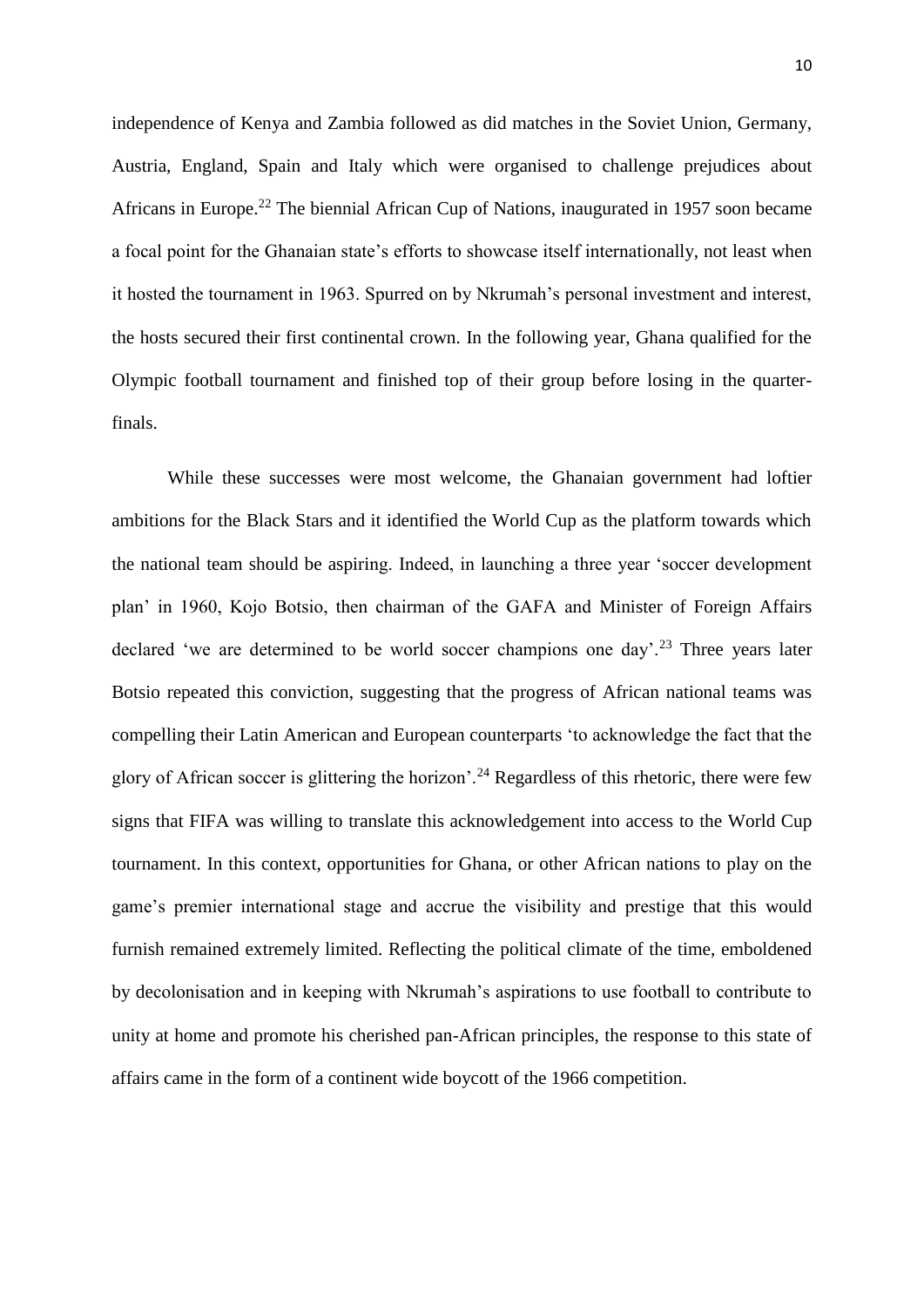#### **African Boycott and FIFA's Response**

When FIFA revealed its intention not to allocate a guaranteed qualifying position to either Africa or Asia in January 1964, Ohene Djan, who had just been appointed to FIFA's Executive Committee for a two-year term sent a telegram to FIFA's Executive where he articulated his and indeed, CAF's view;

Registering strong objection to unfair World Cup arrangement for Afro-Asian countries STOP Afro-Asian countries struggling through painful expensive qualifying series for ultimate one finalist representation is pathetic and unsound STOP At the worst, Africa should have one finalist STOP Urgent – reconsider.<sup>25</sup>

This initial response was followed up with a more detailed argument, prepared with his Ethiopian colleague Ydnekatchew Tessema, a founding member and later president of CAF, which invoked the principles of 'fair play' and 'equity' in their request for one place at the finals. CAF also warned of the likelihood that the African associations would not take part in the qualifying rounds given that the costs associated with organising a play-off between the winners of the African group and their counterparts from Asia and Oceania were onerously and prohibitively expensive.<sup>26</sup>

While the logic of CAF's argument did gain some traction among FIFA's leadership, $27$  the absence of substantive change led to Djan, doubtless prompted by Nkrumah, tabling the idea of withdrawing from the qualifying rounds of the finals to CAF's Executive Committee meeting in Cairo in July 1964. The response was unanimous and charged with 'making the World Championship a real world manifestation far from any exclusivism', CAF informed FIFA of the intention of all African national associations to withdraw from World Cup qualifying. <sup>28</sup> Djan who was instrumental in working out the finer details of the boycott strategy,<sup>29</sup> articulated the rationale behind the boycott by invoking Nkrumah's philosophy around the place of Africans in the post-colonial world; 'We are not asking this as beggars.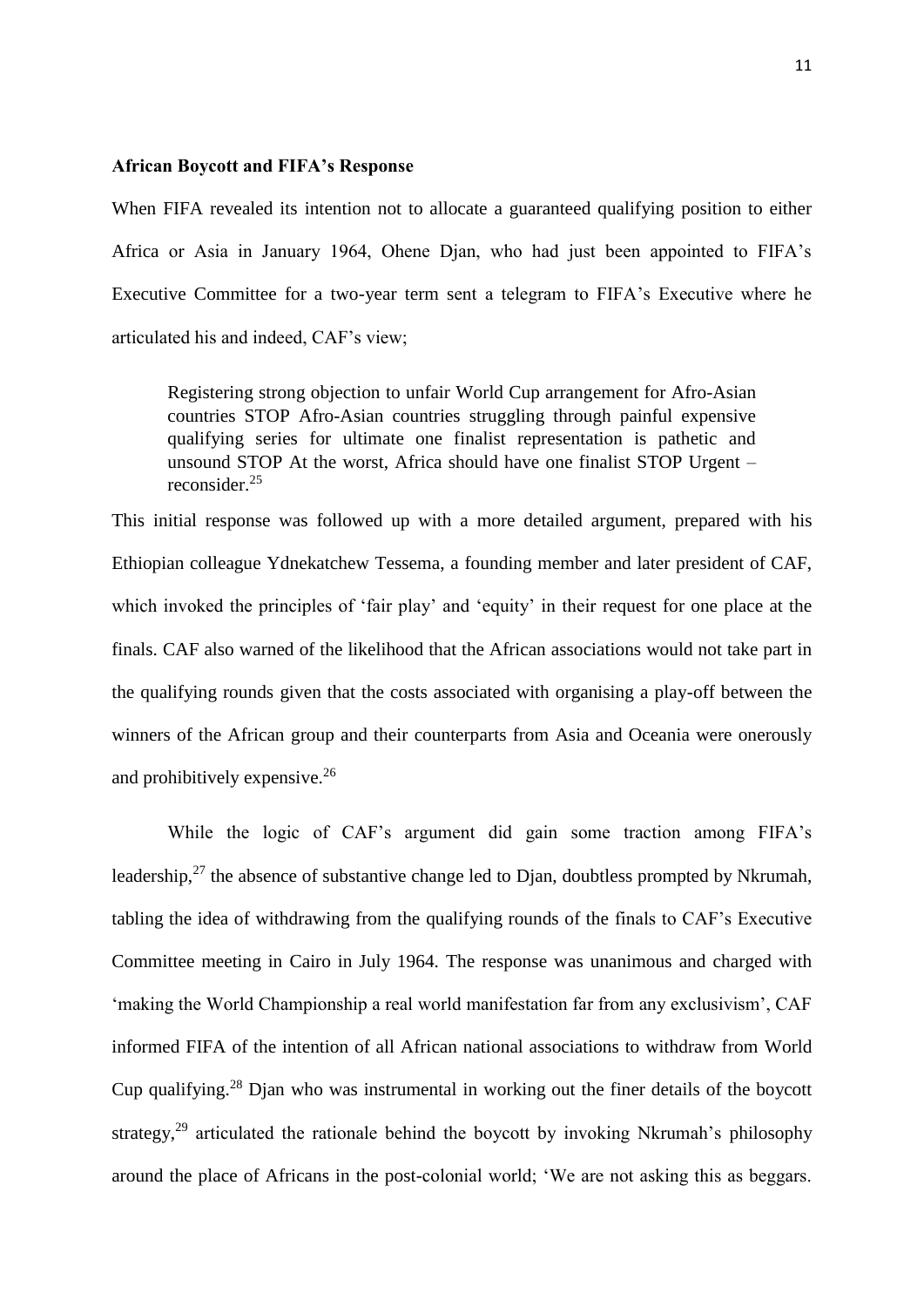We are putting forward just and moderate demands, taking account of the huge progress made in our football'.<sup>30</sup> Galvanised by these sentiments, the Asian football confederation whose members were also denied realistic opportunities to qualify for the tournament soon followed Africa's lead, arguing that 'as a *World* Cup, the competition should represent the world and not just Europe and South America'.<sup>31</sup>

Given its reluctance to countenance the opening up of its showcase competition in ways that would align with its self-professed internationalist vision for the game, FIFA's decision to impose a fine of 5000 Swiss Francs in July 1965 on each of the national associations that had withdrawn from the competition was hardly surprising. This action not only placed a considerable financial burden on individual national football federations but also increased the antipathy of CAF's constituents towards the world body. A reduction of the fine to 1000 Swiss Francs following the intervention of CAF, did little to abate the African nations' enmity and they clamoured to publicly criticise FIFA's position. For example, Mourad Fahmy, CAF's General Secretary wrote to his counterpart in FIFA decrying what he called the 'absurd' allocation of one guaranteed berth for the World Cup finals to three continents comprising almost half of the world's national Football Associations'.<sup>32</sup> Ydnekatchew Tessema added to the criticism, arguing that;

FIFA has adopted a relentless attitude against the African Associations and its decisions resemble methods of intimidation and repression designed to discourage any further impulses of a similar nature. In our opinion, the African National Associations which, in spite of the flagrant injustice that drove them to abandon the World Cup series, submitted sportingly to the regulations in force, so as to consolidate the moral authority of the FIFA, really deserved a gesture of respect rather than a fine.<sup>33</sup>

The tenor of this discourse clearly reflected Nkrumah's wider pan-African view that acting in unison, African nations were stronger politically. Indeed, according to the veteran Ghanaian journalist, Ebo Quansah, the unity shown by CAF 'shook the very foundations of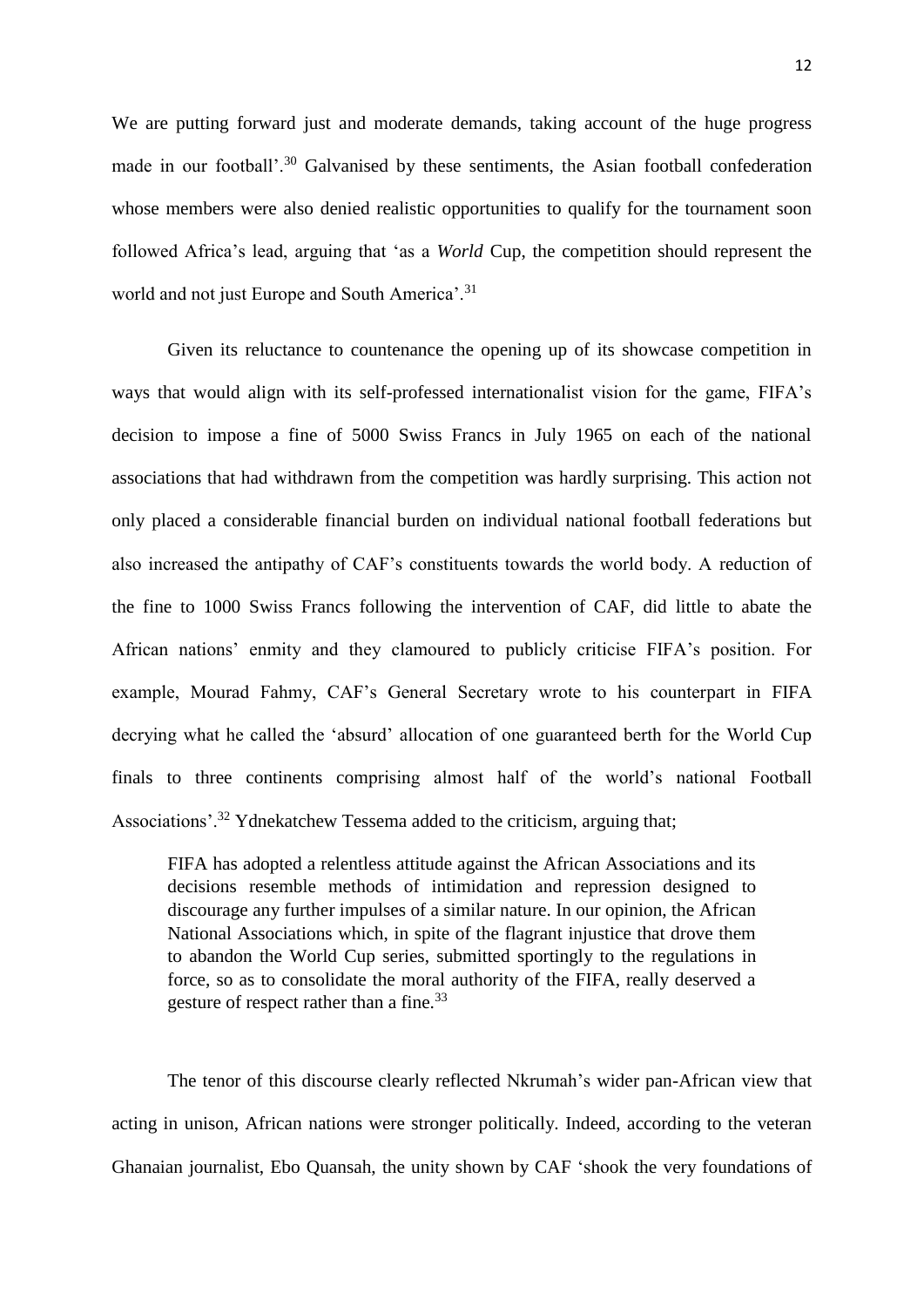FIFA' and led directly to its decision, two years later, to grant the continent its own qualifying berth for the 1970 tournament.<sup>34</sup> Somewhat ironically, Nkrumah was not in a position to continue to champion football or support the Black Stars pursuit of this berth. He had been ousted as president of Ghana in a military *coup d'etat* in February 1966 and with the removal of Djan from his position at the Ghanaian Sport Directorate in December, the two driving forces behind the boycott were no longer able to influence what became growing calls among African football federations for even greater representation at the World Cup. This is not to suggest that the consequences of the boycott were limited to the enhanced allocation of places for Africa and Asia at the 1970 World Cup. As the remainder of this article argues, the broad agenda that underpinned this strategy continued to percolate through FIFA's political history. More specifically, it opened up space within the world body for the emergence of a patronage based form of governance that precipitated what was described as FIFA's 'crisis' in 2015.

### **Transforming the FIFA's Governance**

While a guaranteed place for Africa at the 1970 World Cup was symbolically important, in quantitative terms, it did not significantly address the continental imbalances inherent in the world game. With Sir Stanley Rous at the helm of the world body, radical change was unlikely. While Rous had demonstrated modernist, progressive flourishes during his thirteen year tenure as FIFA president between 1961 and 1974, he was a firm believer that UEFA should maintain control over the game's international development and he had adopted a paternalistic attitude to African football. For example, early in his presidency, he expressed concerns that the established European football nations 'should have no more than equal voting rights with any of the newly created countries of Africa and Asia'.<sup>35</sup> Similar views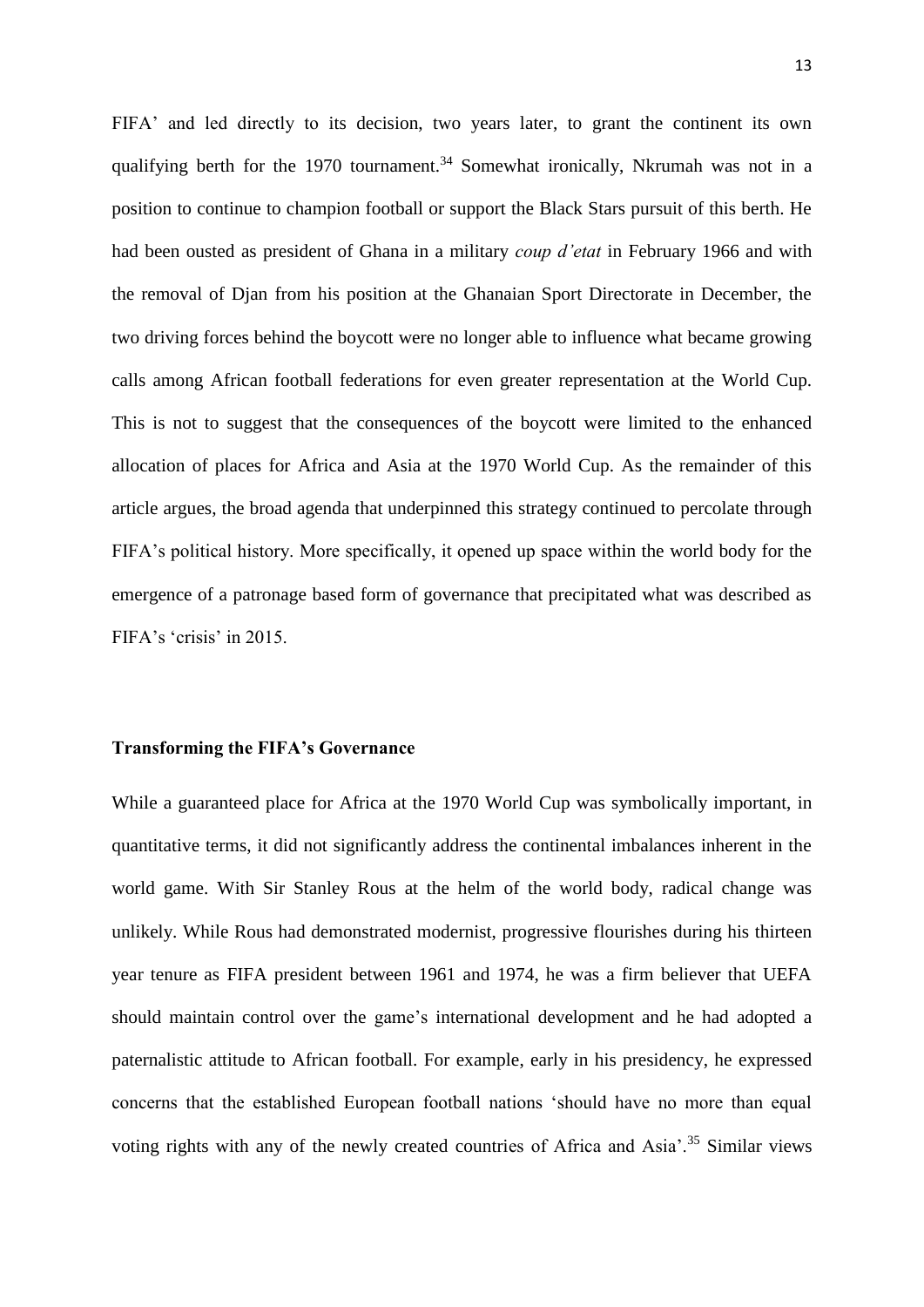were apparent in an interview that he conducted just prior to his death in 1986, when he described the initiation of football development programmes in Africa as part of FIFA's 'general missionary work'.<sup>36</sup> Furthermore, his support for the all-white Football Association of South Africa in the lead up to and long after their suspension from FIFA in 1964 not only ran counter to the pan-African sensibilities of CAF and irked their member federations but also demonstrated an inability to navigate the political realities of a volatile post-colonial world.<sup>37</sup> Nonetheless, the experience and outcome of the boycott had emboldened CAF to continue to pursue their ambitions within FIFA and they soon recognised that fulfilment of their aspirations required a change in leadership at the head of the organisation. Galvanised by the 1966 boycott, and its outcome, CAF identified in the candidacy of the Brazilian business magnate, João Havelange, the strategy most likely to deliver this.

The story of Havelange's rise to power at FIFA's Frankfurt congress in 1974 is welltrodden and does not require revisiting for this article.<sup>38</sup> What is relevant for the discussion here is the fact that from an African perspective, this momentous event in FIFA's and indeed, World Cup history was not only rooted in and driven by the same political sentiment that gave rise to the boycott but it also reflected the growing confidence of African nations to shed the strictures of European colonialism and assert themselves in the postcolonial world. As a shrewd observer of the political climate in world football at the time, Havelange made it clear during his three year canvassing campaign and through his election manifesto that he intended to set FIFA on a more internationalist path, one that would bring increased opportunities for its newer members. In return, they were happy to reciprocate with their votes. These votes were clearly the key in a result which signalled an unparalleled transformation in the affairs of FIFA as the balance of power shifted from the northern to the southern hemisphere. Rhamadan Ali, the former Tanzanian international player and eminent journalist, summarises this view well;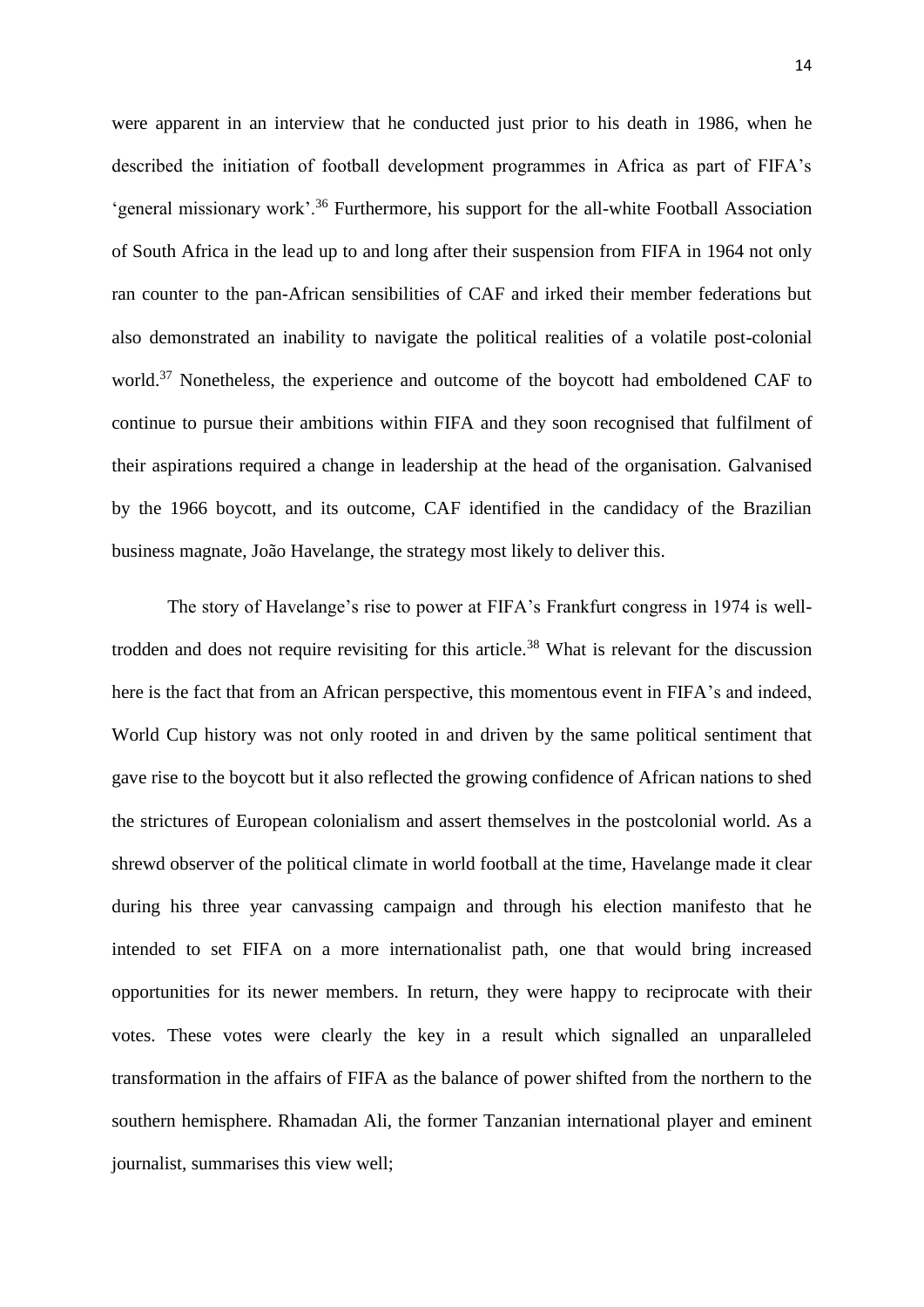The balance of power was held by the AFC [CAF] bloc (with 37 votes). In the vote it became clear that the battle was between the old guard and the third world with Africa playing a decisive role…By ousting Sir Stanley, Africa and the rest of the third world have struck a resounding blow for a more equitable distribution of sporting power and influence in the world...it [CAF] has brought its influence to bear on a number of issues and has succeeded in breaking Europe's monopoly of world football.<sup>39</sup>

With the FIFA Presidency safely secured for a four-year period, Havelange immediately set about formulating the strategy that would enable him to fulfil the expensive promises he had made to the third world as part of his election strategy. To do so, the Brazilian needed to procure the necessary financial backing and with his marketing partner, Patrick Nally, he was able to broker major sponsorship deals with Adidas and Coca-Cola followed by the signing of lucrative, and what we now know to be ethically problematic, partnerships with transnational media partners, not least International Sport and Leisure (ISL).<sup>40</sup> In a relatively short period, FIFA went from being an organisation with modest financial means to one awash with capital. Indeed, in noting his accomplishments as his 24 year tenure in office came to a conclusion, Havelange referenced the fact that FIFA's financial reserves had been negligible when he came to power and exceeded \$4 billion when he left.<sup>41</sup> Once the Brazilian had successfully married the interests of FIFA, Adidas and Coca-Cola, he embarked on the practical realisation of his manifesto. A range of development programmes were established in Africa and Asia, two new world youth tournaments were inaugurated and hosted regularly by third world countries and steps were taken to increase the number of African and Asian nations taking part in the World Cup Finals. These developments on the field of play were matched by a gradual democratisation in FIFA's committee structures which allowed Africa an enhanced say in the governance of world football.

Whether the policy shift that Havelange instituted and his advocacy of a more globalist vision for FIFA was motivated by a genuine desire to enfranchise the world game's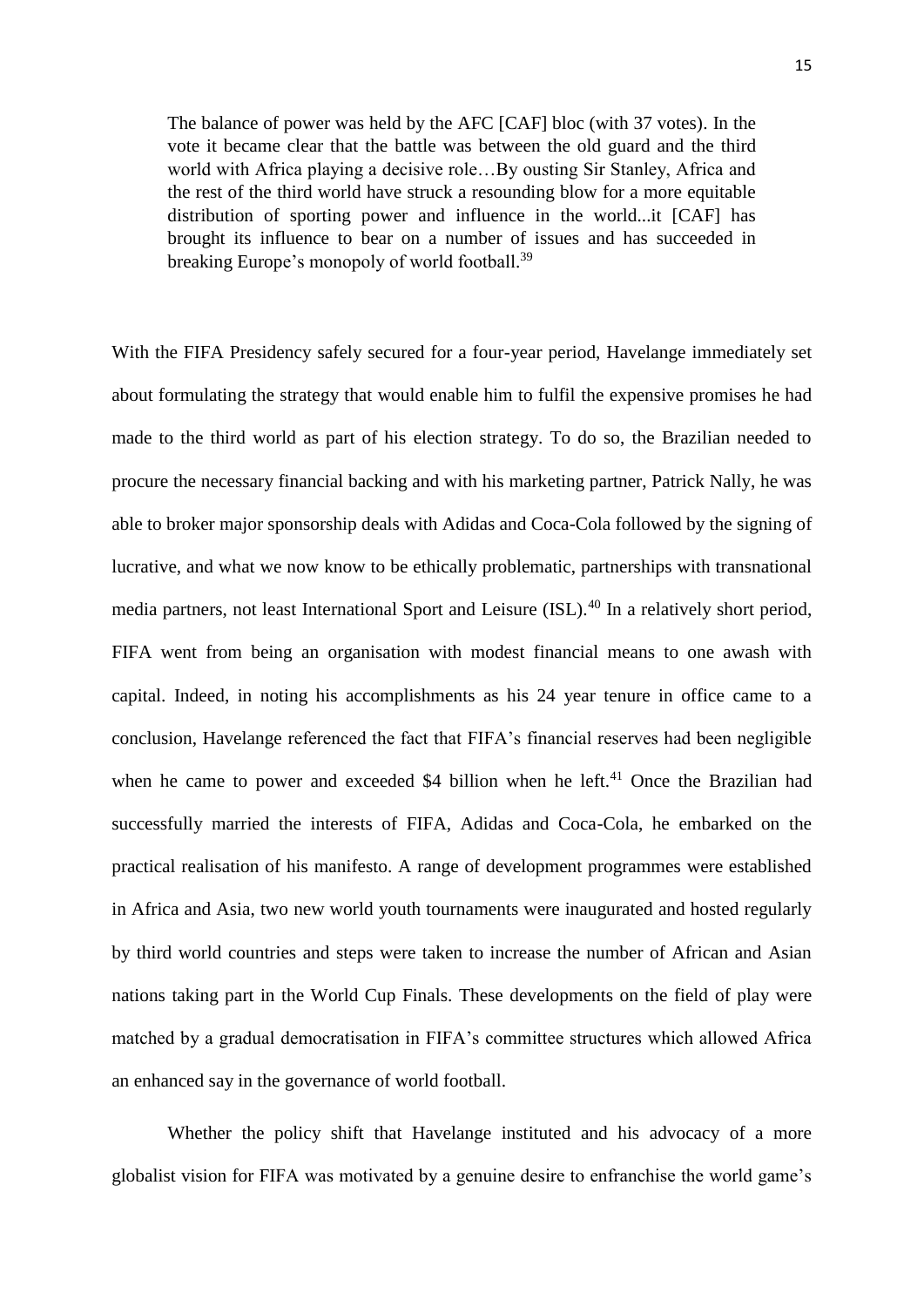developing regions or was underpinned by an aspiration for power and the status and material trappings that came with the most senior administrative position in world football has long been debated and there is a consensus that the latter should read as the more accurate epitaph for the Brazilian. $42$  What is beyond question is the fact that his ascension to the presidency with the considerable assistance of African votes heralded in a period of radical transformation in how and for whom FIFA operated. Of course, as we now know, this transformation has also brought with it considerable issues in terms of governance. In particular, it introduced a set of dynamics that shaped FIFA politics for decades to come, positioned Africa as a key constituency around which these dynamics cohered and entrenched a patron-client based form of governance at the heart of the organisation that was frequently characterised by corruption and unethical financial practices. These processes coalesced and became particularly visible during a number of election campaigns for the FIFA Presidency. This was perhaps most apparent when the Swede, Lennart Johansson, then head of the European football confederation (UEFA), took the decision in 2015 to run against Havelange in the 1998 election. A brief overview of this campaign is useful by way of illustration.

When he announced his candidature to run against Havelange in 1995, Johansson quickly recognised the importance of brokering better relations with FIFA's sizeable African constituency if his campaign was to be successful. His approach in this regard was embodied in a set of proposals aimed at revolutionising the organisational, political and financial base of world football and radically altering UEFA's approach to other continental confederations. Indeed, in articulating the rhetoric behind the initiative, UEFA suggested that it now 'recognised the progress of all the continental confederations and considered them as equal partners, who should be appropriately involved in FIFA matters'.<sup>43</sup> The central objective of the proposals was to incorporate and involve the confederations, in a more pivotal manner, in the administration of international football. For example, Vision I proposed a system of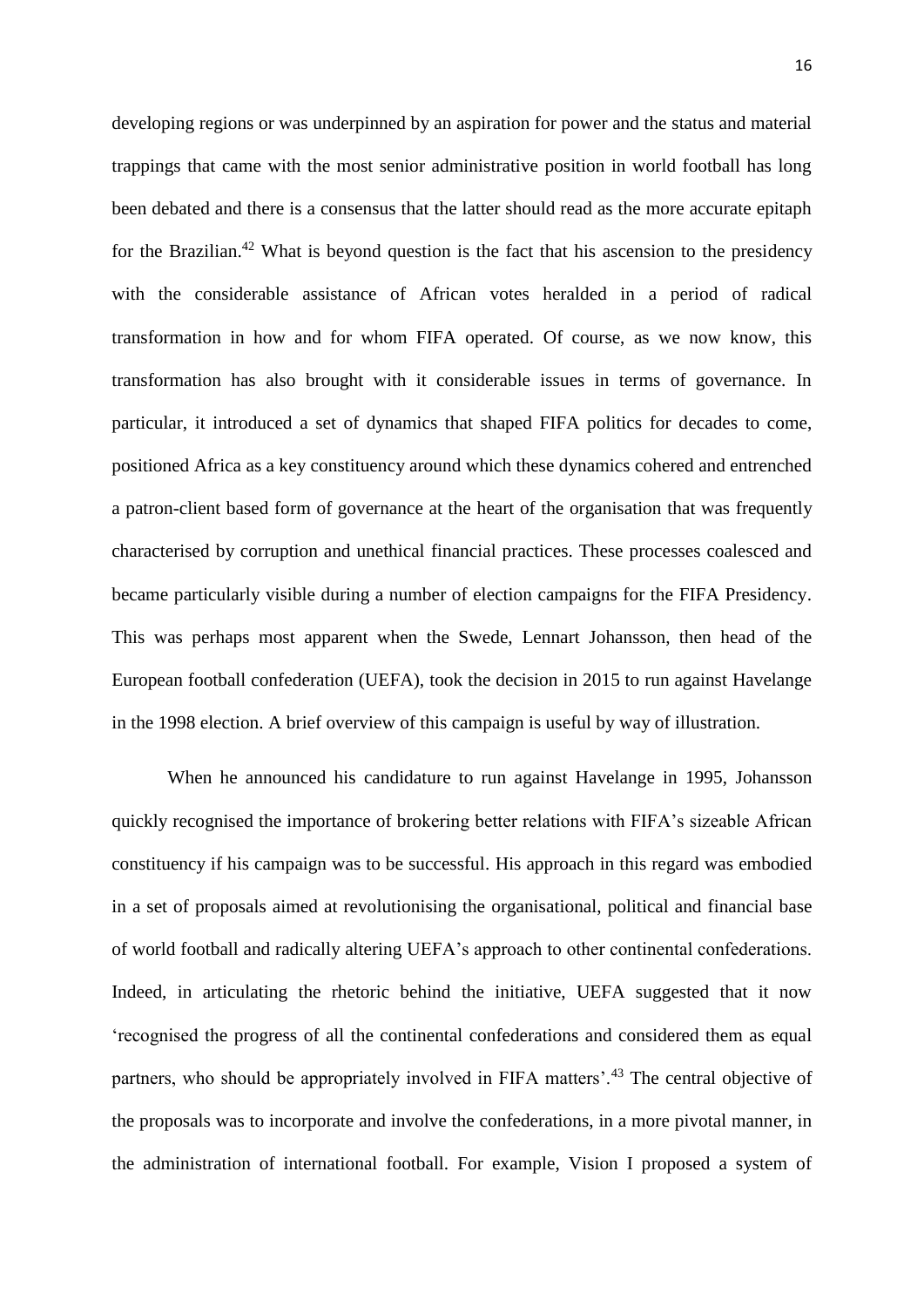rotation around the confederations for the hosting of World Cup finals as well as the FIFA Presidency whilst Vision II was directed at ensuring that national associations would, for the first time, have a direct share of revenues generated by the World Cup Finals.<sup>44</sup> Alongside the Vision proposals, Johansson also put in place an accord between CAF and UEFA, the Meridian Project, which provided financial, technical and technological aid to selected African football associations. 45

While these efforts in brokering this new relationship with African football were reflective of the Swedish social democratic, welfarist and internationalist values that Johansson had been steeped in as part of his upbringing, they were also rooted in political expediency and a belated recognition from UEFA that winning back the presidency required a transformation in the sort of attitudes that had led to the African boycott of the 1966 World Cup and Havelange's subsequent election in 1974.<sup>46</sup> Havelange's decision not to continue with his candidacy only a matter of months before the vote, following a series of political mishaps and miscalculations, appeared to give Johansson a clear run at the presidency. However, three months prior to the election, Sepp Blatter, FIFA's former General Secretary and long-time Havelange confidant, entered the election fray. Despite the fact that Blatter had yet to formally announce his candidature, Havelange began to canvass vigorously on behalf of his close ally. In particular, the Brazilian focused on FIFA's developing constituencies and his forceful and politically shrewd electioneering in Africa presented major problems for Johansson's campaign strategy and his alliance with CAF. The difficulty with attempting to procure unanimous African support was, of course, that any candidate backed by the outgoing President would appeal strongly to the many African national associations which had benefited from the Brazilian's development initiatives and patronage during his twentyfour years in office.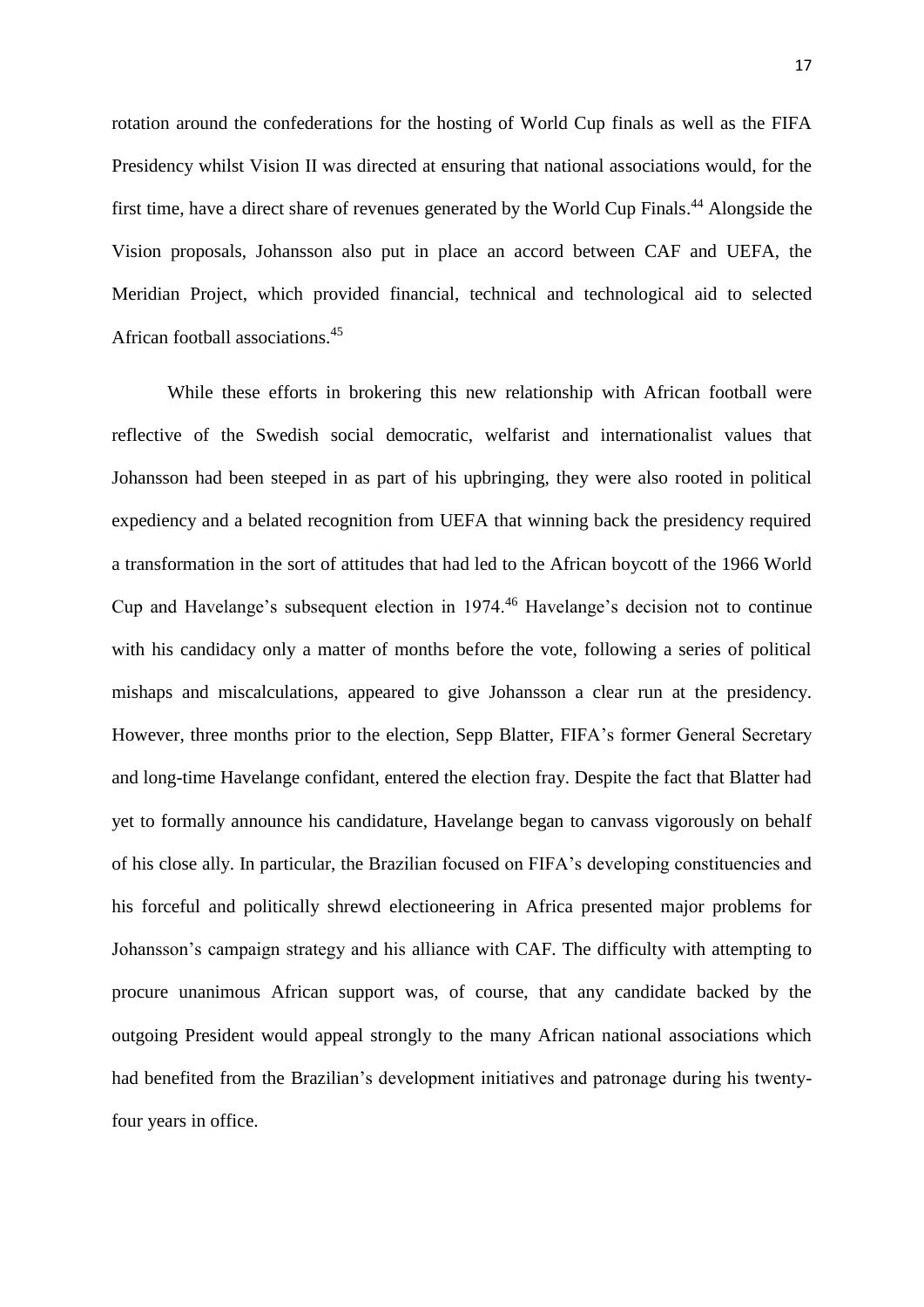Alongside the Brazilian's lobbying efforts, Blatter presented himself as an advocate of African football and his increasingly vociferous support of South Africa's bid to host the 2006 World Cup was crucial in this respect. Significantly, Blatter's support for Africa in the build up to the Presidential poll went beyond political rhetoric. Almost directly paralleling Havelange's canvassing efforts in Africa prior to securing the presidency in 1974, he concentrated his electioneering in this constituency. Two weeks before the election, a clearer picture of likely voting trends had emerged and this indicated that the candidate who could curry most favour with the forty-four African nations eligible to participate in the proceedings of the Paris Congress would be the new FIFA President.<sup>47</sup> As events transpired, a late change of allegiance within the African bloc, precipitated by offers of financial assistance from Blatter, ultimately gifted the Swiss the FIFA presidency.<sup>48</sup> As was the case in 1974, this election, and Africa's importance in determining the outcome, further entrenched the patronclient bonds that had come to characterise and determine FIFA's governance and policy direction. Furthermore, while it was never established whether Blatter had acted unethically in offering financial support to voting associations prior to the election, the US Department of Justice (DoJ) indictment of a number of high ranking FIFA officials in May 2015, tends to support the view that the outcome of the election was underpinned by the corrupt practices and malign culture that have long festered at the centre of the world body.<sup>49</sup>

## **Conclusion**

Irrespective of one's view of the individuals who led FIFA's post-1974 transformation, the world body became much more outward looking and football's emerging regions were better supported. While it can be argued that the support of a Brazilian for these regions reflected Latin America's leadership of the wider non-aligned movement that had acquired particular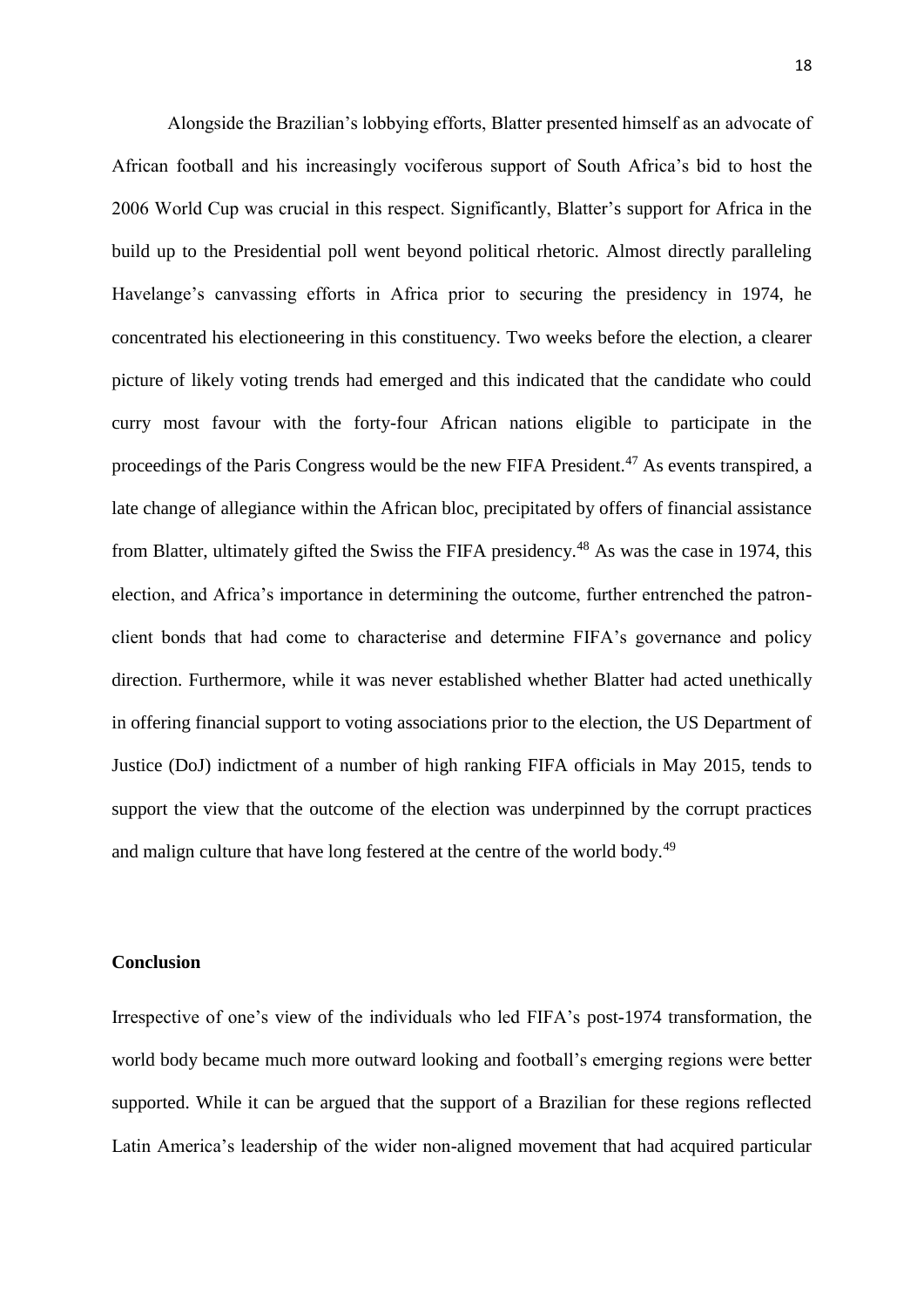prominence by the mid-1970s, the alliances that were nurtured in the lead up to the election and beyond were also rooted in political expediency and underpinned by Havelange's personal ambitions.<sup>50</sup> The significance of this is that it opened up space for the emergence of an explicitly patronage based form of governance within FIFA. As this article has shown, the African boycott of the 1966 World Cup was significant in this regard because it had clearly highlighted to Havelange the political value of both deploying the rhetoric of enfranchisement and acting on it as a way of securing and retaining the presidency. Sepp Blatter's presidency further entrenched these patron-client bonds and ensured that FIFA's key policy decisions reflected the aspirations of FIFA's emerging regions. However, rather than be celebrated as a laudable outworking of what were justifiable and entirely appropriate demands around the 1966 World Cup, this patron-client form of governance frequently lapsed into cronyism, nepotism and corruption, processes that ultimately led to FIFA's 'crisis' in 2015.

In launching its post 'crisis' reforms in October 2016, the new FIFA President, Gianni Infantino, who had been elected nine months previously, set out a 'roadmap', the 'FIFA 2.0 Vision for the Future', that he claimed would make the world body a more transparent, open and democratic organisation. At the same time, he pledged to introduce new governance arrangements and oversight mechanisms that would tackle the financial corruption that the DoJ and Federal Bureau of Investigation (FBI) indictment had revealed to be endemic and institutionalised within the world body.<sup>51</sup> While there are some promising signs as this reform process, overseen by the DoJ and FBI, has taken hold and as FIFA has begun to stride out on this 'new' policy and governance direction, only time will reveal whether and how the world body will differ from its pre-2015 incarnation. What is clear however, is that the events and sentiments that led to the African boycott of the 1966 World Cup still echo in FIFA's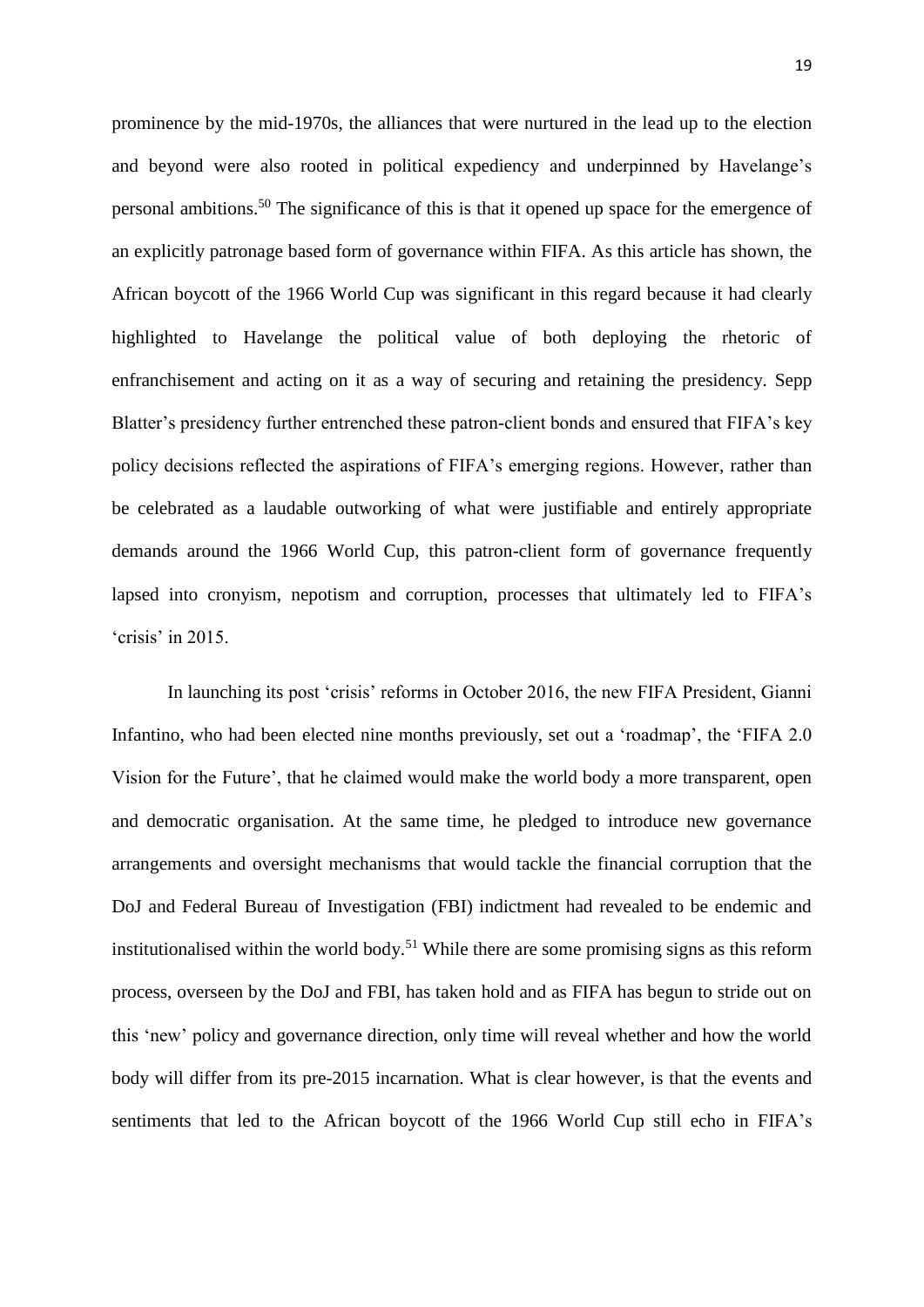corridors of power, and more specifically, continue to impact the world game's showcase event.

As noted earlier, the most immediate ramification of the boycott was the granting of automatic qualifying berths for the 1970 tournament to African and Asia. By 1982, the competition had been enlarged to 24 teams and it was increased in size to 32 from 1998 onwards. These decisions were partly motivated by a desire to better accommodate previously disenfranchised constituencies at the World Cup and enabled Havelange not only to retain his seat at the helm of world football but to decisively influence Sepp Blatter's succession at the Paris Congress in 1998. For all its emphasis on reform, the 'FIFA 2.0' vision can also be viewed in policy terms as contiguous with the past and there are similarities with the expansionist and democratising rhetoric employed by Havelange and Infantino. Infantino's role in shaping the world body's 'new' vision may reflect nothing other than a desire to expand the reach (and finances) of the organisation that he leads. However, FIFA's post-Rous history suggests that an awareness of how such a philosophy might resonate with important voting blocs is never too far away from the thoughts of those with ambitions in sports governance. Indeed, the Infantino led decision to enlarge the World Cup to 48 teams from 2026 can be interpreted as being underscored by the same realpolitik that marked the previous expansion of the competition. In justifying his proposal, and no doubt well aware of how his justification would play out in FIFA's African constituency, Infantino unwittingly harked back to the same principles that underpinned the 1966 boycott;

Football is more than just Europe and South America, football is global…Football promotion, in many parts of the world where today they have no chance to play [at the World Cup] was at the top of our thoughts. $52$ 

The fact that a European FIFA president, some fifty years after the boycott of the 1966 finals, invoked the same sort of rhetoric employed by Nkrumah, Djan, Tessema and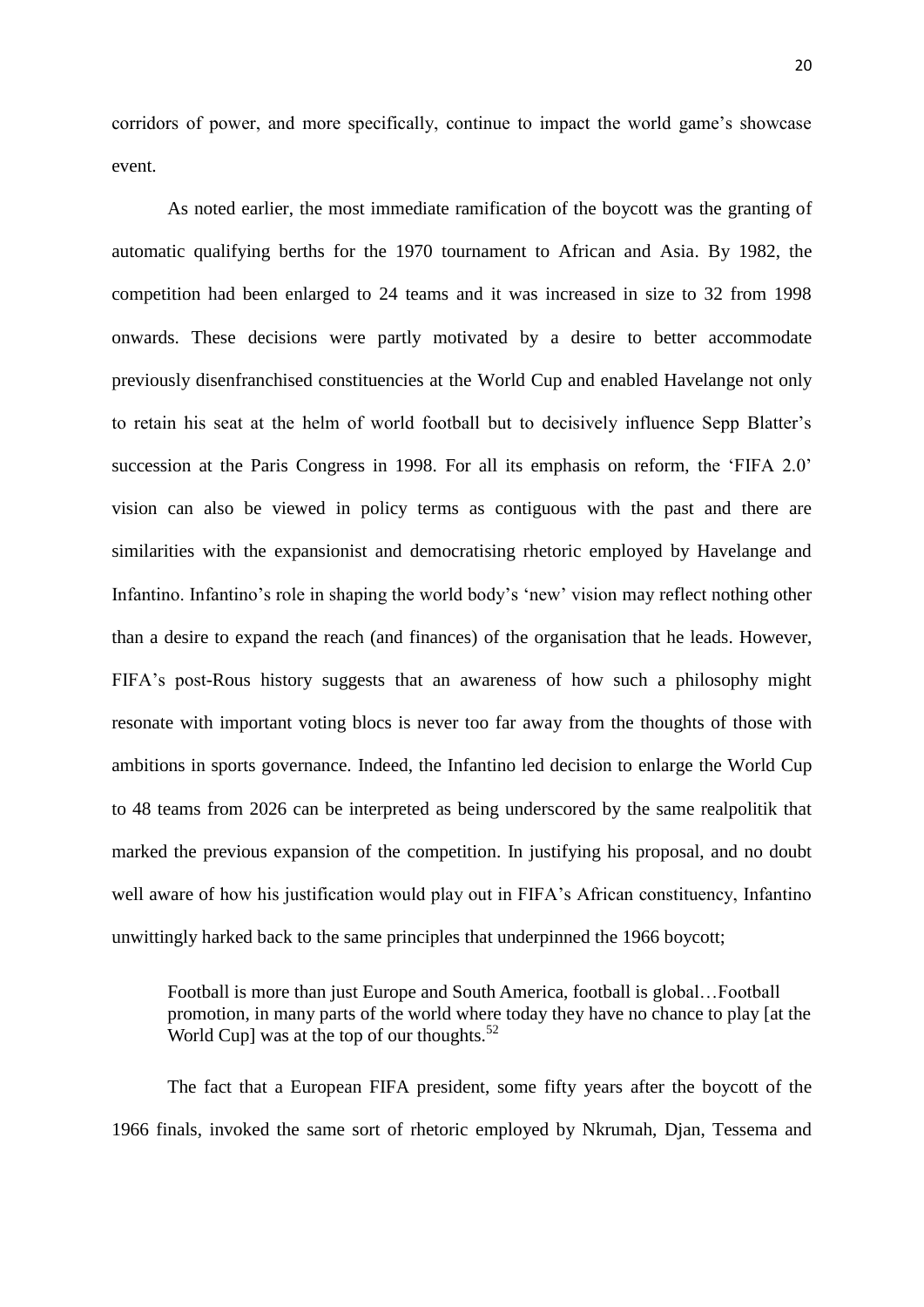others is perhaps the clearest indication of the enduring legacy of this momentous event in

football history.

### **Notes**

 Alegi, *African Soccerscapes*; Boer, 'Football, Mobilisation and Protest'; Darby, 'Let Us Rally Around the Flag'; Darby, '*Football and Identity Politics in Ghana*; Fair, 'Kickin' It'; Fates, 'Football in Algeria'; Hawkey, *Feet of the Chameleon*; Lema, 'Sport in Zaire'; Martin, 'Colonialism, Youth and Football'; Ndee, 'Sport, Culture and Society'; Rosbook-Thompson and Armstrong, 'Fields and Visions'; Versi, *Football in Africa* Stuart, 'Lion's Stir', 34.

Darby, 'Africa and the World Cup'.

<sup>10</sup> G. Weiderkehr, cited in *Official Bulletin of UEFA*, 14. Weiderkehr's successor, Artemio Franchi, maintained his predecessors stance well into the 1970s, articulating his consternation that FIFA's statutes did 'nothing to stop these emerging football countries from joining the enlarged FIFA family', and describing this state of affairs as 'the *uncomfortable* truth' (author's italics). Franchi, 'Europe and World Football', 21.

<sup>11</sup> Bangerter, 'UEFA Past and Present'.

- <sup>13</sup> Spain defeated Morocco to leave Africa without a representative at the 1962 World Cup.
- Olaosebikan, 'Kwame Nkrumah'.

- Birmingham, 'Kwame Nkrumah'.
- <sup>17</sup> Boer, 'Football, mobilization and protest'.
- Darby, 'Let Us Rally Around the Flag'; Birmingham, *Kwame Nkrumah*.
- Kwateng, *Asante Kotoko Football Club.*
- Quansah, 'The Fall of a Soccer Empire',37.
- Obeng, *Selected Speeches of Kwame Nkrumah*, 29-30.
- <sup>22</sup> Goldblatt, *The Ball is Round*; Versi, *Football in Africa*; Obeng, 'The Sporting Youth'.
- *Evening News,* 4 April 1960.
- Cited in *The Ghanaian Times,* 25 November 1963.
- <sup>25</sup> Cited in BBC News, 'How Africa Boycotted the 1966 World Cup'. 11 July 2016.

<http://www.bbc.co.uk/news/world-africa-36763036> accessed 04 May 2018.

- Ibid.
- Rofe and Tomlinson, 'The untold story'.
- CAF, Circular Letter, 21 August 1964.
- FIFA Minutes of the XXXIVth Ordinary Congress, Tokyo, 8 October, 1964.
- Djan cited in Katimia, 'The Fight For Recognition', 54.
- Oliver, *World Soccer,* 24.
- Fahmy, Personal communication, 16 August 1965.
- <sup>33</sup> Cited in Ibid.
- Quansah, 'The cup to surpass', 27; Rofe and Tomlinson, 'The untold story'.
- UEFA, *Official Bulletin*, April 1961.
- Goldman, 'My life and times in world football, 12.
- Darby, 'Stanley Rous's 'Own Goal'.
- Sugden and Tomlinson, *FIFA and the Contest for World Football*; Darby, *Africa, Football and FIFA*; Darby,
- 'Stanley Rous's 'Own Goal'; Darby, 'Africa, the FIFA Presidency; Tomlinson, 'FIFA and the Men Who Made It'.
- Ali, *In the Big League*, 10.

<sup>&</sup>lt;sup>1</sup> CAF, Circular Letter, 21 August. 1964.

Darby, *Africa, FIFA and Football*.

Sugden and Tomlinson, *FIFA and the Contest for the World Game*.

Alegi, *African Soccerscapes*.

Darby, *Africa, FIFA and Football*.

Rofe and Tomlinson, 'The untold story of FIFA's diplomacy'.

UEFA, *Minutes of the Executive Committee Meeting*, 13 February 1964.

Nkrumah, 'Africa Must Unite'.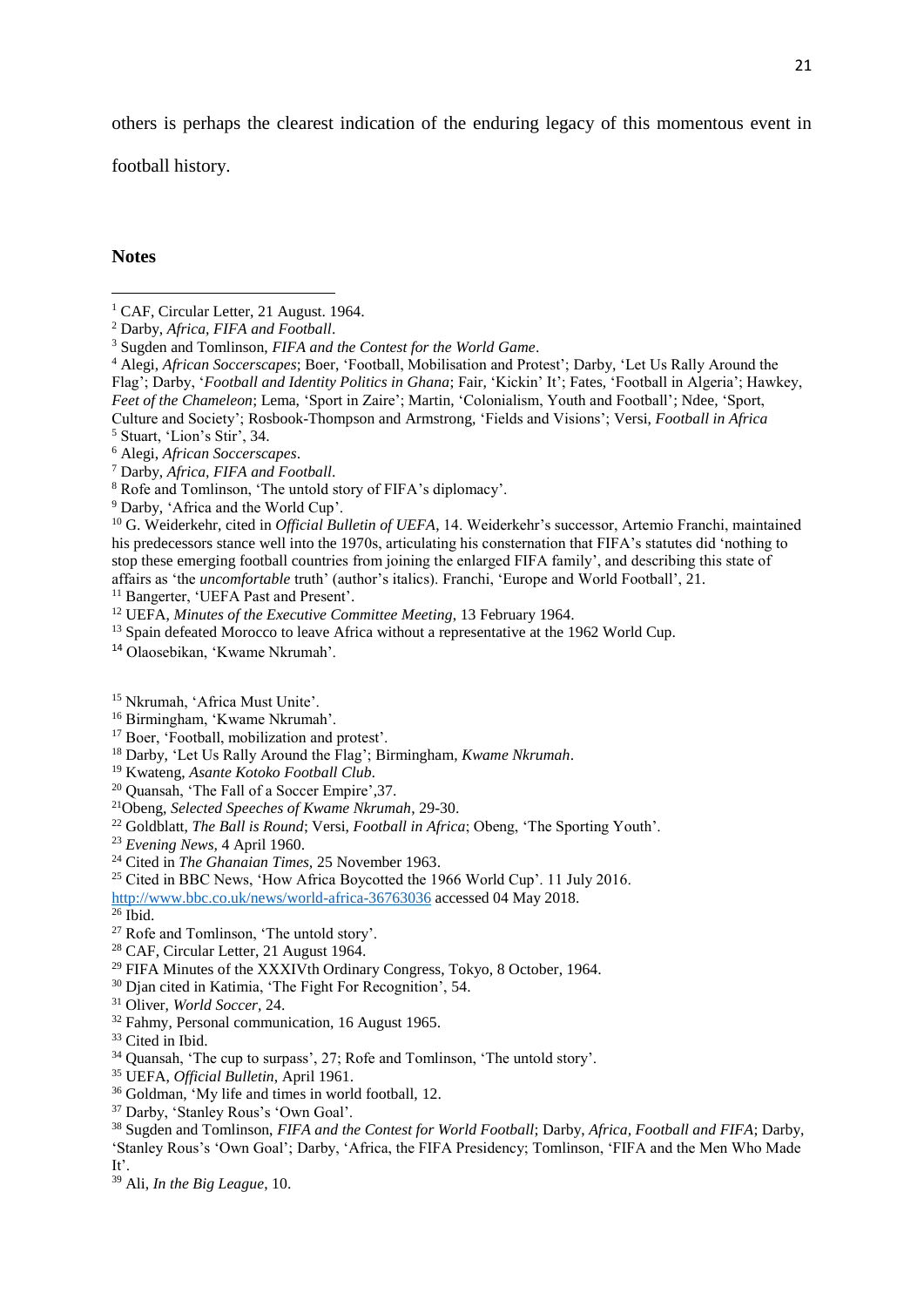**.** 

- <sup>45</sup> Fahmy, 'The UEFA/CAF Co-operation'.
- <sup>46</sup> Bairner and Darby, 'The Swedish Model and International Sport'.
- <sup>47</sup> Collett, 'FIFA Presidential Election'.

<sup>48</sup> Prior to the election, Blatter wrote to every FIFA affiliated association offering them a down payment of \$50,000 on the \$250,000 annual subsidy that they were to receive from FIFA as part of their share of the revenue from the television and marketing rights of the 1998 World Cup. Africa was clearly to the forefront of Blatter's mind when the offer was made. Yallop, *How FIFA Stole the Game*.

<sup>49</sup>Bayle, and Rayner, 'Sociology of a Scandal'.

<sup>50</sup> Darby, *Africa, Football and FIFA*.

**<sup>51</sup>** FIFA.com. 'FIFA President Infantino unveils "FIFA 2.0: The Vision for the Future".

[https://www.fifa.com/about-fifa/news/y=2016/m=10/news=fifa-president-infantino-unveils-fifa-2-0-the-vision](https://www.fifa.com/about-fifa/news/y=2016/m=10/news=fifa-president-infantino-unveils-fifa-2-0-the-vision-for-the-future-2843428.html)[for-the-future-2843428.html.](https://www.fifa.com/about-fifa/news/y=2016/m=10/news=fifa-president-infantino-unveils-fifa-2-0-the-vision-for-the-future-2843428.html) Accessed on 20 June 2018.

<sup>52</sup> Cited in BBC Sport. 'World Cup: Fifa to expand competition to 48 teams after vote', 10 January 2017. <https://www.bbc.co.uk/sport/football/38565246>

# **References**

Alegi, P. African Soccerscapes: How a Continent Changed the World's Game. London. C. Hurst and Co, 2010.

Ali, R. *In the Big League: The Rise of African Football.* London: Afropress Ltd, 1984.

Bairner, A. and Darby, P. 'The Swedish Model and International Sport: Lennart Johansson and the Governance of World Football'. *International Review for the Sociology of Sport*, 36, 3 (2001): 337-359.

Bangerter, H. 'UEFA Past and Present', In *25 Years of UEFA,* ed. U. R. Rothenbuhler, 42-44. Berne: UEFA Publications, 1979.

Bayle, E. and Rayner, H. 'Sociology of a scandal: the emergence of "FIFAgate"'. *Soccer and Society*. 19, 4 (2018): 593-611.

BBC News, 'How Africa Boycotted the 1966 World Cup'. 11 July 2016. <http://www.bbc.co.uk/news/world-africa-36763036> (accessed May 4, 2018).

BBC Sport. 'World Cup: Fifa to expand competition to 48 teams after vote', 10 January 2017.

<https://www.bbc.co.uk/sport/football/38565246> (accessed, 12 January, 2017).

Birmingham, D. *Kwame Nkrumah: The Father of African Nationalism.* Athens: Ohio University Press, 1998.

Boer, W. 'Football, Mobilisation and Protest: Nmandi Azikiwe and the Goodwill Tours of World War II'. *Lagos Historical Review,* 6 (2006): 39-61.

<sup>40</sup> Conn, *The Fall of the House of FIFA*; Jennings, *Foul!;* Sugden and Tomlinson, *Football, Corruption and Lies*; Yallop, *How They Stole the Game*.

<sup>41</sup> Tomlinson, 'FIFA and the Men Who Made It'.

<sup>42</sup> Conn, *The Fall of the House of FIFA*; Jennings, *Foul!;* Sugden and Tomlinson, *Football, Corruption and Lies*; Yallop, *How They Stole the Game*.

<sup>43</sup>UEFA, Report of the General Secretary, 33.

<sup>44</sup> Ibid.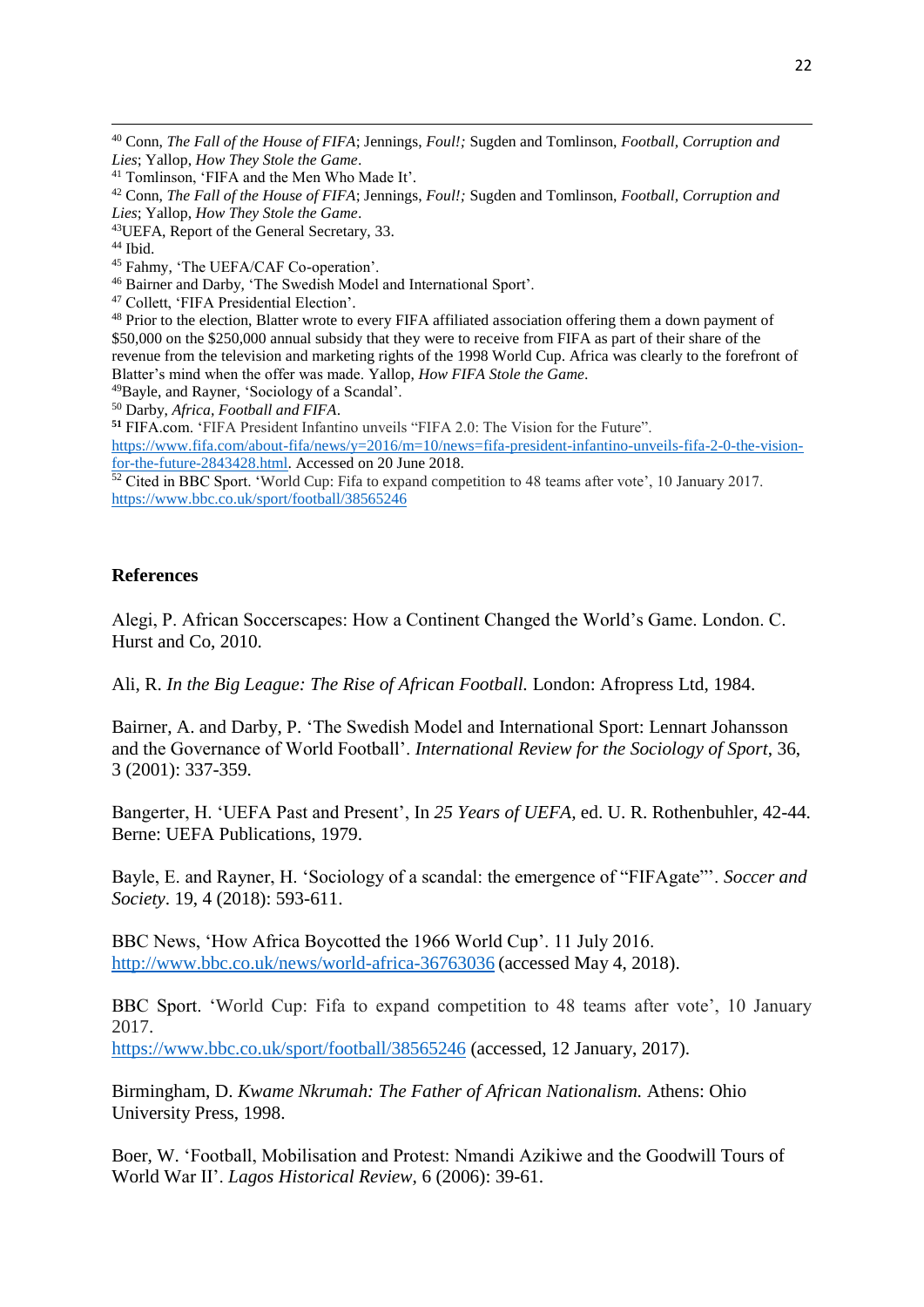Collett, M. 'FIFA Presidential Election: Likely Voting Tends'. *Reuters*, 6 June 1998.

Confédération Africaine de Football, *Circular Letter to FIFA from the CAF Executive Committee*, 21 August. 1964.

Conn, D. *The Fall of the House of FIFA.* London: Yellow Jersey Press, 2018.

Darby, P. *Africa, Football and FIFA: Politics, Colonialism and Resistance.* London: Frank Cass, 2002.

Darby, P. 'Africa, the FIFA Presidency and the Governance of World Football: 1974, 1998 and 2002'.*Africa Today*, 50, 1 (2003): 3-24.

Darby, P., 'Africa and the *World* Cup: Politics, Eurocentrism and Resistance', *International Journal of the History of Sport,* 22, 5 (2005): 883-905.

Darby, P. 'Stanley Rous's 'Own Goal': Football Politics, South Africa and the FIFA Presidency (1974)'.*Soccer and Society,* 9, 2 (2008): 259-272.

Darby, P. "Let Us Rally Around the Flag"': Football, Nation-Building and Pan-Africanism in Kwame Nkrumah's Ghana, *Journal of African History*, 54, 2 (2013): 221-246.

Darby, P. 'Football and Identity Politics in Ghana', In *Routledge Handbook of Sport and Politics,* eds. A. Bairner, Kelly**,** J and Lee, J. W., 137-149. New York and London: Routledge, 2016.

*Evening News,* 4 April 1960.

**.** 

Fahmy, M. Personal communication to Dr Helmut Kaeser. 16 August 1965.

Fahmy, M. 'The UEFA/CAF Co-operation'. In *Report of the General Secretary for 1995-97,*  CAF, 4-5. Cairo: CAF Publications, 1997.

Fair, L. 'Kickin' It: Leisure, Politics and Football in Colonial Zanzibar, 1900s-1950s'. *Africa,* 67: 2 (1997): 224-251.

Fates, Y. 'Football in Algeria: Between Violence and Politics'. In *Football in Africa: Conflict, conciliation and Community*, eds. G. Armstrong and R. Giulianotti, 41-58. London: Palgrave Macmillan.

FIFA. *Minutes of the XXXIVth Ordinary Congress*. Tokyo, 8 October 1964.

FIFA. *Minutes of the XXXVth Ordinary Congress*. London, 8 July 1966.

FIFA.com. 'FIFA President Infantino unveils "FIFA 2.0: The Vision for the Future". [https://www.fifa.com/about-fifa/news/y=2016/m=10/news=fifa-president-infantino-unveils](https://www.fifa.com/about-fifa/news/y=2016/m=10/news=fifa-president-infantino-unveils-fifa-2-0-the-vision-for-the-future-2843428.html)[fifa-2-0-the-vision-for-the-future-2843428.html](https://www.fifa.com/about-fifa/news/y=2016/m=10/news=fifa-president-infantino-unveils-fifa-2-0-the-vision-for-the-future-2843428.html) (accessed on 20 June 2018).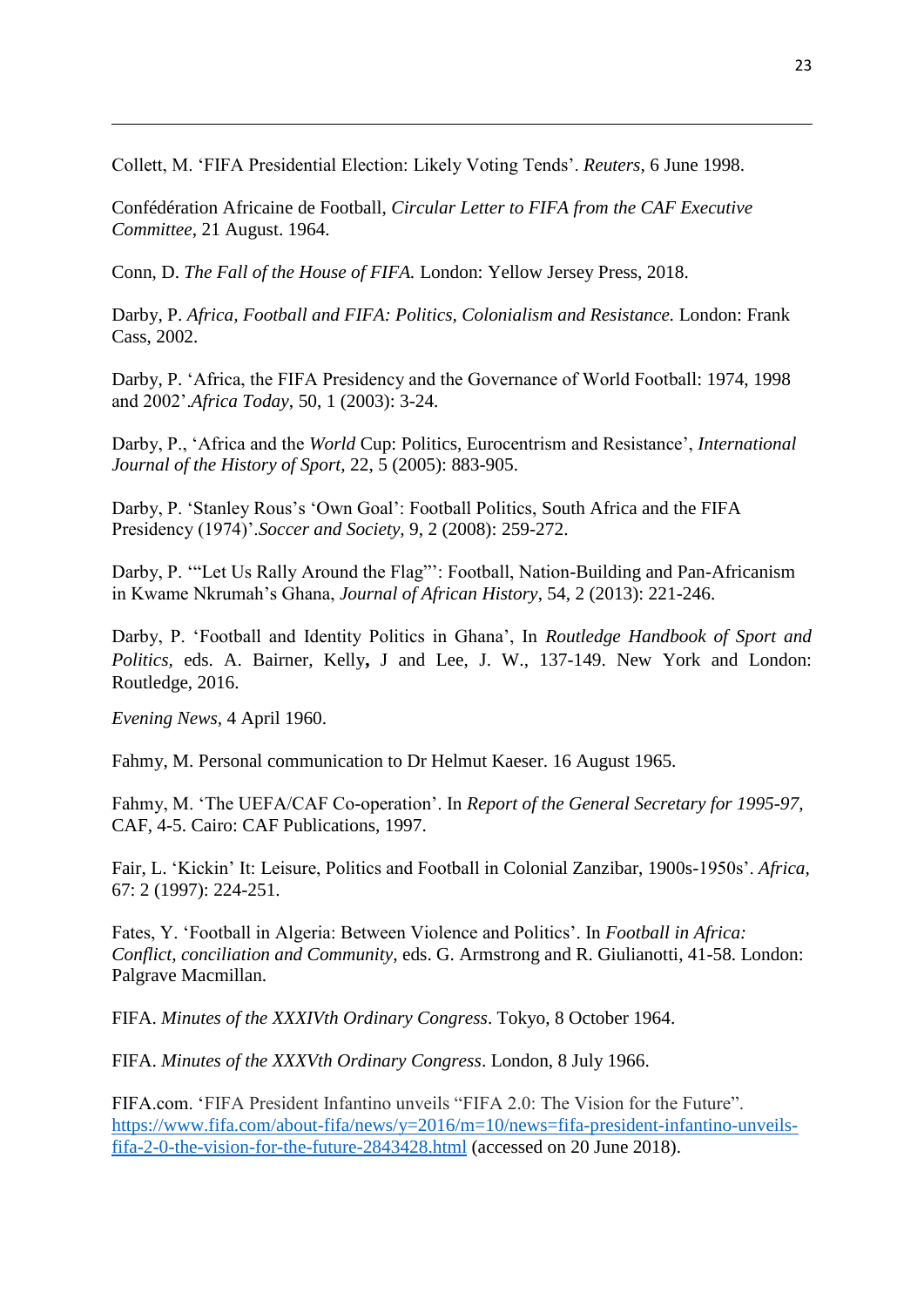Franchi, A. 'Europe and World Football'. *Official Bulletin of UEFA,* 87 (June 1979): 21.

*Ghanaian Times,* 25 November 1963.

**.** 

Goldblatt, D. *The Ball is Round: A Global History of Football.* London: Penguin Books, 2006.

Goldman, K. 'My Life and Times in World Football – Sir Stanley Rous'. *World Soccer,*  (September 1986): 12.

Hawkey, I. *Feet of the Chameleon: The Story of African Football.* London: Portico, 2009.

Jennings, A. *Foul! The Secret world of FIFA: Bribes, Vote Rigging and Ticket Scandals.* London: Harper Sport, 2006.

Katimia, M. 'The Fight For Recognition'. *African Soccer,* 35 (June 1998): 54.

Kwateng, W. *Asante Kotoko Football Club: Golden Jubilee, 1935-1985.* Kumasi, 1985.

Lema, B. 'Sport in Zaire'. In *Sport in Asia and Africa: A Comparative Handbook,* ed. E. A. Wagner, 229-247. New York and London: Greenwood Press, 1989.

Martin, P. 'Colonialism, Youth and Football in French Equatorial Africa'. *International Journal of the History of Sport,* 8, 1 (1991): 56-71.

Ndee, H. 'Sport, Culture and Society from an African Perspective: A Study in Historical Revisionism'. *International Journal of the History of Sport,* 13: 2 (1996): 192-201.

Nkrumah, K. *Africa Must Unite.* London: Panaf Books, 1963.

Obeng, K. 'The Sporting Youth Salute the Party', *The Ghanaian Times,* 13 June 1964.

Obeng, S. *Selected Speeches of Kwame Nkrumah, Vol. 1.* Accra, 1979.

Olaosebikan, A. J. 'Kwame Nkrumah and the proposed African common government', *African Journal of Political Science and International Relations*, 5: 4 (2011), 218-228.

Oliver, G. *World Soccer: The History of the Game in Over 150 Countries.* London: Guinness Publishing, 1992.

Quansah, E. 'The Fall of a Soccer Empire', *West Africa – Special Edition* (March 1990): 37.

Quansah. E. 'The cup to surpass all cups', *Africa Today* January/February 1996): 27.

Rofe, S. and Tomlinson, A. 'The untold story of FIFA's diplomacy and the 1966 World Cup: North Korea, Africa and Sir Stanley Rous'. *The International History Review,* Online First (2019): 1-22.